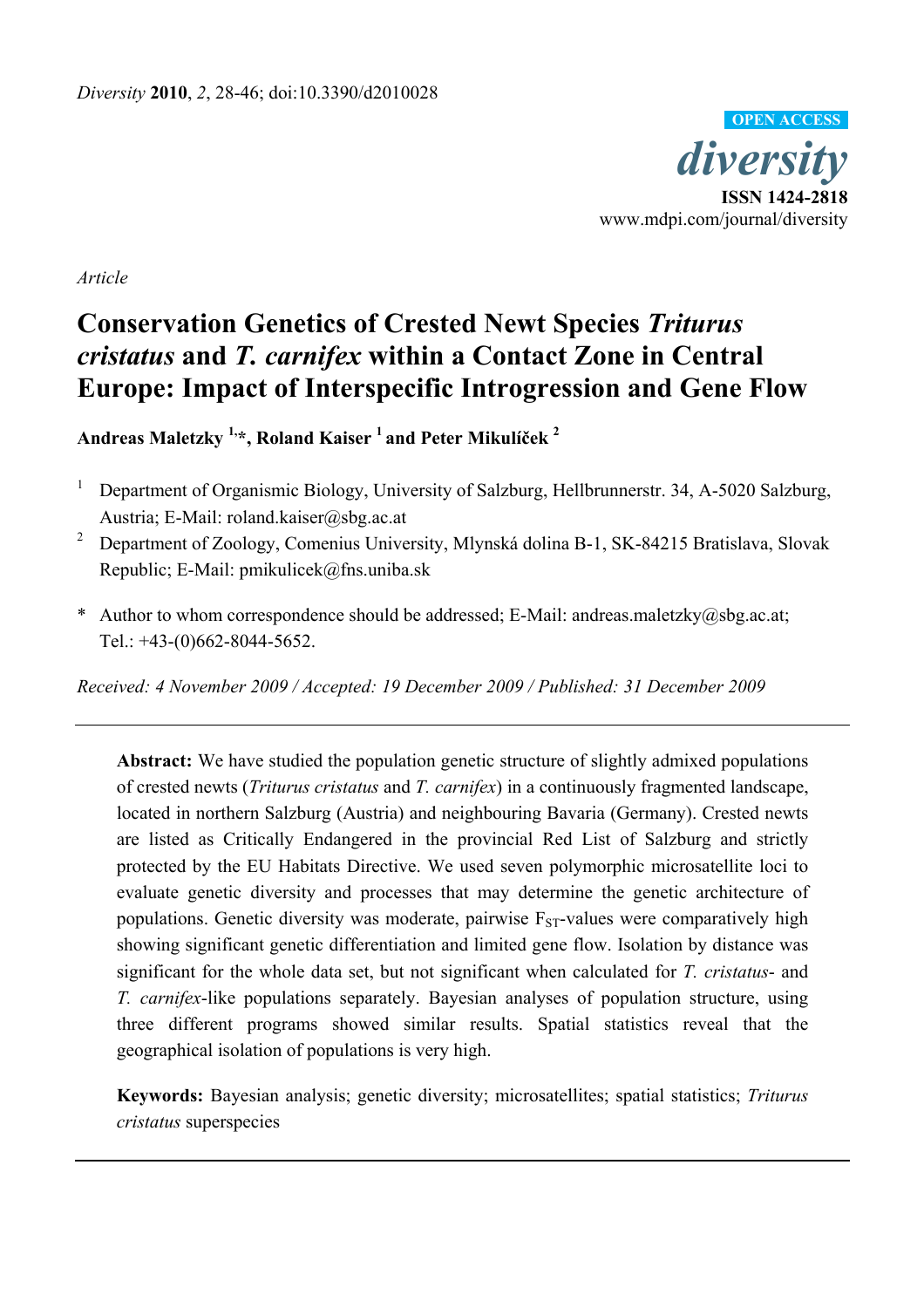## **1. Introduction**

Amphibians have attracted a considerable amount of interest from scientists as they undergo a steady worldwide decline [1-4]. In central European countries this development largely is caused by destroyed, diminished or disrupted natural habitats, due to human land use during the last decades. Intensive agriculture, drainage of wetlands and river regulations first were the driving forces for such developments. Nowadays, habitat loss continues in connection with growing amount of infrastructure, housing development or commercial areas in human dominated areas. As a consequence natural landscapes are fragmented and isolation of local populations in discrete habitat patches increases, while the surrounding areas are unfavourable and dispersal is limited. This issue has become of high importance for conservation biology at large [5,6] and for amphibian conservation in particular [7-9].

Many amphibian species are thought to have comparably low dispersal rates and high site fidelity [10-12]. Whether amphibians exist in metapopulations is largely dependant on the hypothesis of limited dispersal, and dispersal capabilities are higher than assumed in previous studies [13,14]. Though the traditional assumption of populations being reflected in breeding ponds as unique genetic entities has to be refined, recent studies show that a majority of ponds can be distinguished genetically from close neighbours [15,16]. Therefore amphibians are highly suitable models for addressing questions of conservation, genetic diversity and the definition of population boundaries [17,18].

Reliable estimates of population differentiation are crucial for conservation biology, where it is often necessary to understand whether populations are genetically isolated from each other and therefore subject to genetic drift. At the beginning of population genetic studies, populations were defined on *a priori* basis. F-statistics and in particular  $F_{ST}$  [19], were used to estimate the connectivity and patterns of gene flow among populations [20]. Recently Bayesian methods, which use genotype information for the assignment of population membership of individuals, have become widely used in this field [21]. In such studies, microsatellites are the most frequently used markers. They combine high variability with nuclear co-dominant inheritance and can be typed following non-invasive sampling. Moreover, microsatellite loci are sufficiently variable to uncover patterns of gene flow over small geographical scales, in order to infer historic dispersal [22]. They have been stated as highly useful for studies relevant to amphibian conservation [23] and recently were applied among a wide variety of endangered amphibian species.

Crested newts can generally be described as large bodied, philopatric newts with high adaptation to the aquatic habitat [24] and comparably low mobility [25,26]. They have contiguous distributions over large parts of Europe and adjacent Asia. The Northern crested newt, *Triturus cristatus* (Laurenti, 1768) and the Italian crested newt, *T. carnifex* (Laurenti, 1768) are two closely related species within this group. While *T. cristatus* is distributed over large areas from Northern and Central Europe to the Ural Mountains in Russia, *T. carnifex* occurs in countries surrounding the north of the Adriatic Sea, as well as parts of Switzerland, Austria and the Czech Republic [24,27]. Their natural ranges are parapatric, or narrowly sympatric in some areas in Central Europe. One of these areas, where introgression and hybridization occur within populations, is located near Salzburg, Austria [28,29].

The IUCN Red List of threatened species lists both studied species as Least concern, mainly due to their comparably wide distribution [30,31]. However, on the regional level, the conservation status of crested newts in the province of Salzburg is unfavourable due to a considerable decline in population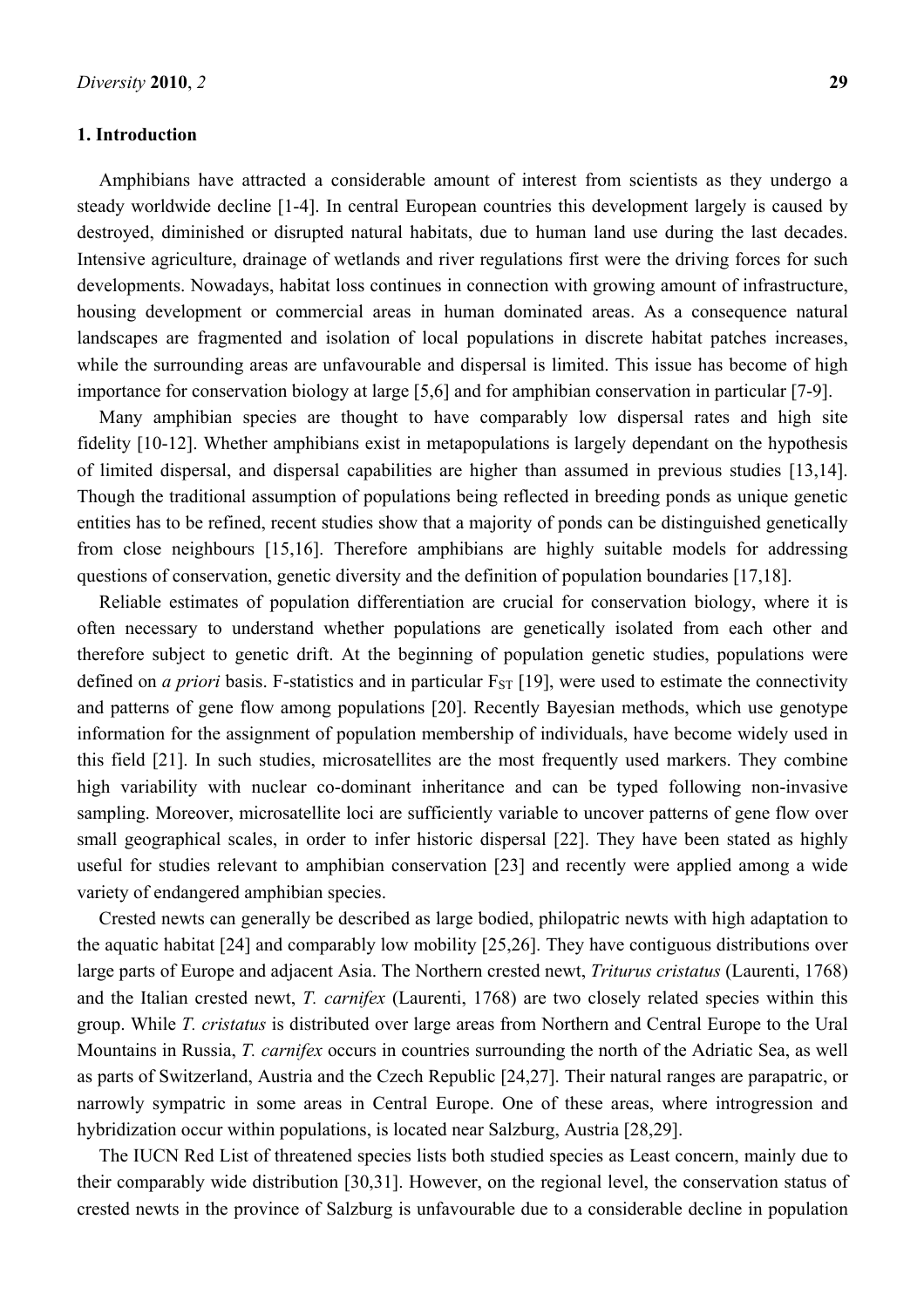numbers and distribution area. Historical data show a wider distribution, particularly in the lowland areas surrounding the city of Salzburg, which is lost nowadays [32]. Crested newts are therefore rated as Critically Endangered in the current provincial Red List of Salzburg [33]. The remaining populations are gradually isolated due to geographical distance and migration barriers like regulated rivers, high traffic roads and intensive agriculture.

The aims of the study were: (1) to analyse the genetic structure of populations, (2) to evaluate whether processes like past hybridization or contemporary gene flow influenced by habitat fragmentation determine the genetic architecture of studied populations and (3) to provide general implications for conservation measures.

## **2. Methods**

# *2.1. Study Area and Sample Collection*

Our study was located in an area of approximately  $25 \times 35$  km in the Austrian district of "Salzburg-Umgebung" and small parts of the neighbouring Bavarian district of "Berchtesgadener Land" (Germany). The landscape north and northeast of the city of Salzburg is composed of three main features. The valley of the river Salzach in N-S-direction at about 400 m a.s.l., a hilly area between 500 and 900 m a.s.l. in W-E direction, and an agricultural area in between. The whole region has to a large extent been subject to significant changes and is pressurised by human land use. The river Salzach shapes a natural border between Germany (Bavaria) and Austria (Salzburg, Upper Austria) in this area. It has lost most of its former typical dynamical characteristics of an Alpine river due to ongoing regulation measures and gradual straightening. Thus it also provides a barrier for amphibian migration since many decades. A dense net of moderate to high traffic roads represent a second type of barrier that continuously increases in importance. The highway A1, which was built between 1940s and 1970s to connect Vienna and Salzburg, represents the oldest and most effective of these barriers (Figure 1).

In 2004 and 2005 we sampled 145 individuals from 14 study localities. Geographical positions were determined with a dGPS. Distances between localities were measured in QUANTUM-GIS [34]. Samples from populations in Bavaria had been collected by toe-clipping of adult newts during an unpublished mapping survey. Tissue of Austrian newts was gained by collecting buccal cells with sterile cotton buds, which were stored in 96% ethanol. This method allows efficient and reliable genotyping of microsatellites in amphibians in a non-destructive way [35,36]. As we decided to use non-destructive sampling techniques on adult individuals due to the rarity of the studied species, sample sizes for some populations are comparatively low. Since all sampled populations are located within a contact zone, we assigned them to respective taxa as *T. cristatus*-like and *T. carnifex*-like on the basis of previous analyses using species-specific mtDNA (cyt b), and microsatellite markers [29]. The locations of sampling sites and the number of sampled individuals for each locality are shown in Table 1 and Figure 1.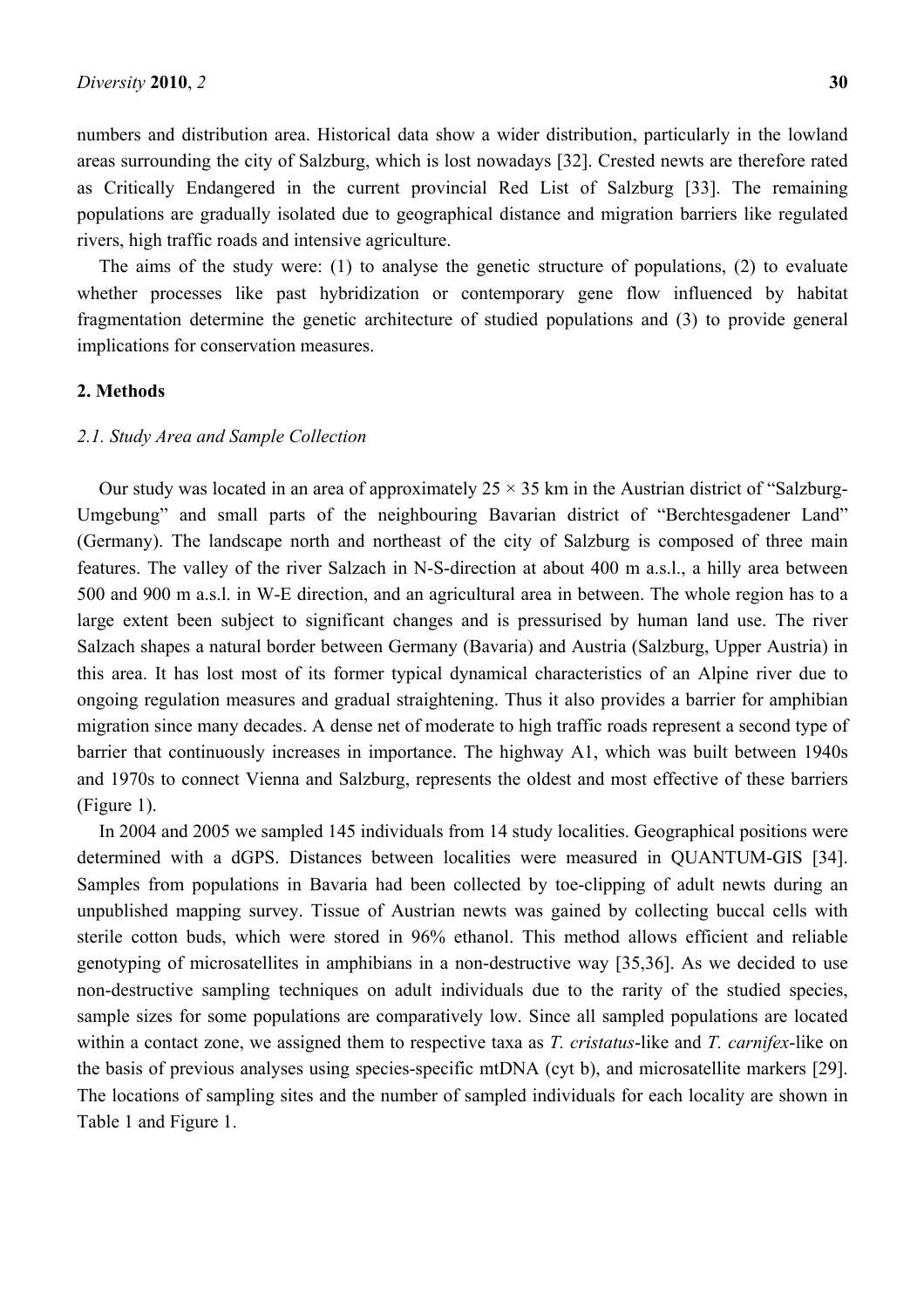|                           | Locality          | Country      | N              |                  | Latitude ( $\rm^{\circ}N$ ) Longitude ( $\rm^{\circ}E$ ) |
|---------------------------|-------------------|--------------|----------------|------------------|----------------------------------------------------------|
| <i>T. cristatus</i> -like |                   |              |                |                  |                                                          |
|                           | Niederau (Nie)    | G            | 6              | 48° 00'          | $12^{\circ} 51'$                                         |
|                           | Sillersdorf (Sil) | G            | 5              | $47^{\circ} 51'$ | $12^{\circ} 55'$                                         |
|                           | Surheim (Sur)     | G            | 7              | $47^{\circ} 52'$ | $12^{\circ} 58'$                                         |
|                           | Irlach (Irl)      | $\mathbf{A}$ | 7              | 47° 59'          | $12^{\circ} 52'$                                         |
|                           | Bürmoos (Bue)     | $\mathbf{A}$ | 16             | 47° 59'          | $12^{\circ} 56'$                                         |
|                           | Fürwag (Fue)      | $\mathbf{A}$ | 17             | 47° 54'          | $12^{\circ} 58'$                                         |
| <i>T. carnifex</i> -like  |                   |              |                |                  |                                                          |
|                           | Ried (Rie)        | $\mathbf{A}$ | 20             | 47° 52'          | $13^{\circ} 06'$                                         |
|                           | Guggenthal (Gug)  | $\mathbf{A}$ | 7              | $47^{\circ} 49'$ | $13^{\circ} 06'$                                         |
|                           | Unterkoppl (Unt)  | $\mathbf{A}$ | 7              | $47^{\circ} 49'$ | $13^{\circ} 07'$                                         |
|                           | Sommeregg (Som)   | $\mathbf{A}$ | 18             | $47^{\circ} 50'$ | 13° 07'                                                  |
|                           | Neuhofen (Neu)    | $\mathbf{A}$ | 15             | $47^{\circ} 50'$ | $13^{\circ} 10'$                                         |
|                           | Koppl (Kop)       | A            | $\overline{2}$ | $47^{\circ} 48'$ | $13^{\circ} 08'$                                         |
|                           | Zecherl (Zec)     | $\mathbf{A}$ | 11             | 47° 58'          | $13^{\circ} 14'$                                         |
|                           | Achleiten (Ach)   | A            | 7              | $47^{\circ} 49'$ | $13^{\circ} 13'$                                         |

**Table 1.** Sampling localities with abbreviations in parentheses, country of origin  $(G = Germany, A = Austria)$ , number of sampled individuals  $(N)$  and geographical coordinates.

Figure 1. Study area with positions of sampled localities and a relative neighbour graph (RNG) showing distances between nearest neighbours; borders of Salzburg province (fine line); BAV = Bavaria, SBG = Salzburg, UA = Upper Austria.

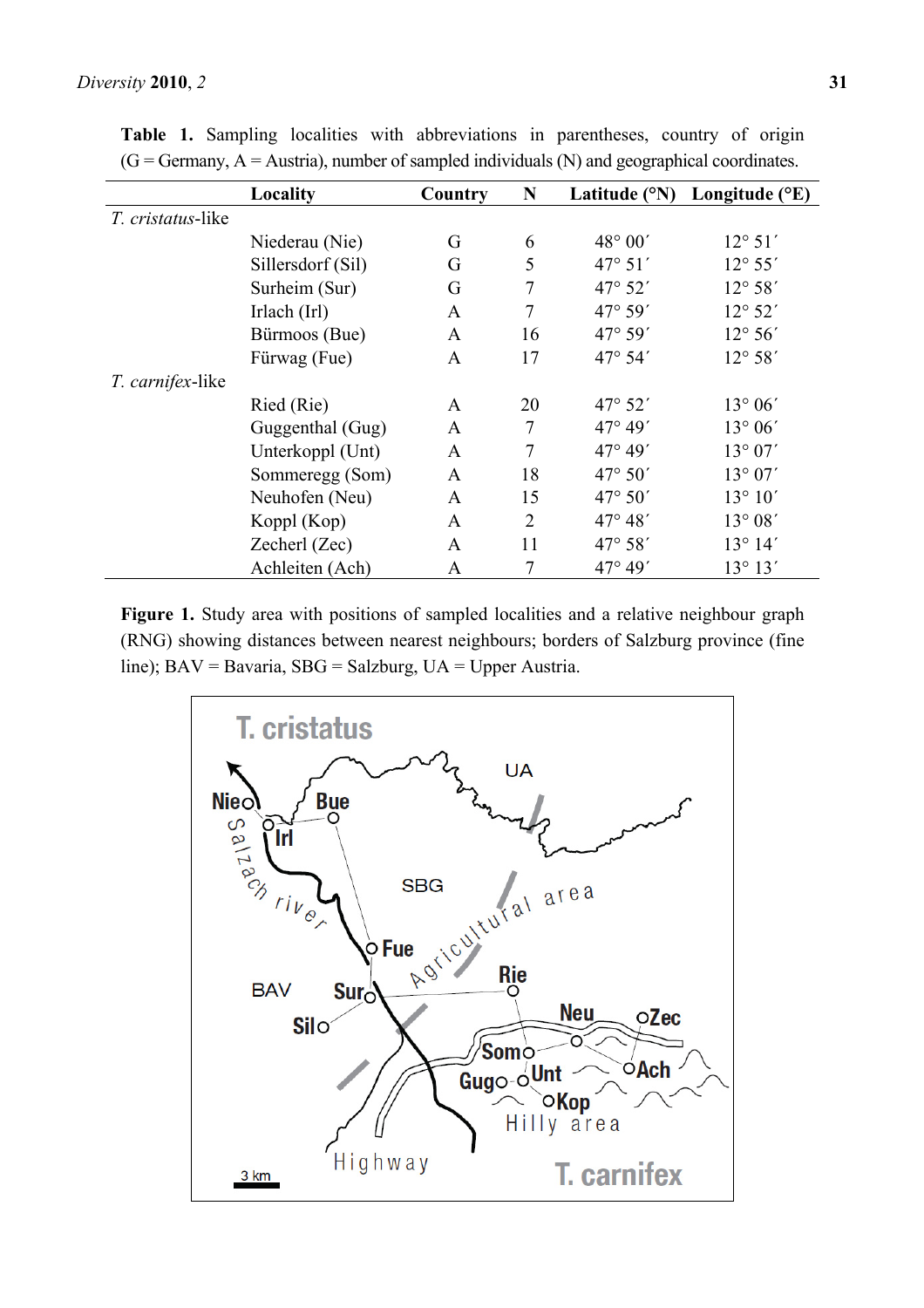#### *2.2. DNA-Extraction and Microsatellite Genotyping*

DNA was extracted from buccal cells or toe tips using NucleoSpin Tissue Kit (Macherey-Nagel). We scored seven highly polymorphic microsatellite loci (Tcri13, Tcri29, Tcri32, Tcri35, Tcri36, Tcri43, and Tcri46), designed originally from a *T. cristatus* library [37]. Total reaction volumes of 10 uL were used with final concentration of 0.1 mM dNTPs, 2–3 mM MgCl (depending on the locus), 0.1 mM of each primer, 0.25 U DNA Polymerase (Fermentas) and DNA sample in the manufacture's buffer (750 mM Tris-HCl pH 8.8, 200 mM  $(NH<sub>4</sub>)<sub>2</sub>SO<sub>4</sub>$ , 0.1% Tween 20). Thermal profiles for all microsatellite loci consisted of 2 min initial denaturation at 94ºC followed by 39 cycles of 1 min at 94 °C, annealing for 1 min at 53 °C and elongation at 72 °C for 2 min. An additional 5 min period for elongation at 72 °C followed the last cycle. For routine genotyping, primers were commercially labeled with fluorochromes (HEX, FAM, TET and NED), and PCR products were run on an automated ABI 310 DNA sequencer. Allele sizes were surveyed using ABI Genescan software and Tamra 500 size standard (Applied Biosystems).

#### *2.3. Genetic Diversity*

Allele frequencies and  $F_{IS}$  coefficients [38] were computed using GENEPOP 3.3 [39]. Observed  $(H<sub>o</sub>)$  and expected  $(H<sub>e</sub>)$  heterozygosity were estimated using the program SPAGeDi 1.1 [40]. Heterozygote deficit for each population and locus and across all loci in a population were tested by the score test (U test) available in GENEPOP 3.3 [39]. Estimates of exact P-values of this test were performed using a Markov chain algorithm based on 10.000 iterations. Measures of allelic richness (mean number of alleles per locus) were corrected for variation in sample size by using the rarefaction method, implemented in the program FSTAT 2.9.3.2 [41]. To test for the presence of null alleles for each population and locus we used the program MICRO-CHECKER applying the Bonferroni correction for significance of results [42]. Only populations with  $N \ge 5$  were analyzed, therefore locality Kop was omitted from the analysis.

## *2.4. Population Differentiation and Isolation by Distance Pattern*

F-statistics [19,43] were used to determine genetic differentiation between crested newt populations.  $F_{ST}$ -values were estimated [38] and their significance was tested with permutation tests based on 10.000 iterations using GENEPOP 3.3 [39]. The Mantel test [44] was employed to asses the correlation between geographical and genetic distances (Isolation by distance-pattern) in pooled data, as well as in *T. carnifex*-like and *T. cristatus*-like populations separately, using SPAGeDi 1.1 [40]. Only populations with  $N \ge 5$  were analyzed, therefore locality Kop was omitted from the analysis.

## *2.5. Spatial Genetic Structure (Bayesian Approach)*

For tests considering the population structure of crested newts in the study area we applied three different programs using Bayesian approaches. The program Structure 2.1 [45,46] uses a Bayesian clustering approach and assigns individual genotypes to a predefined number of populations (K) in a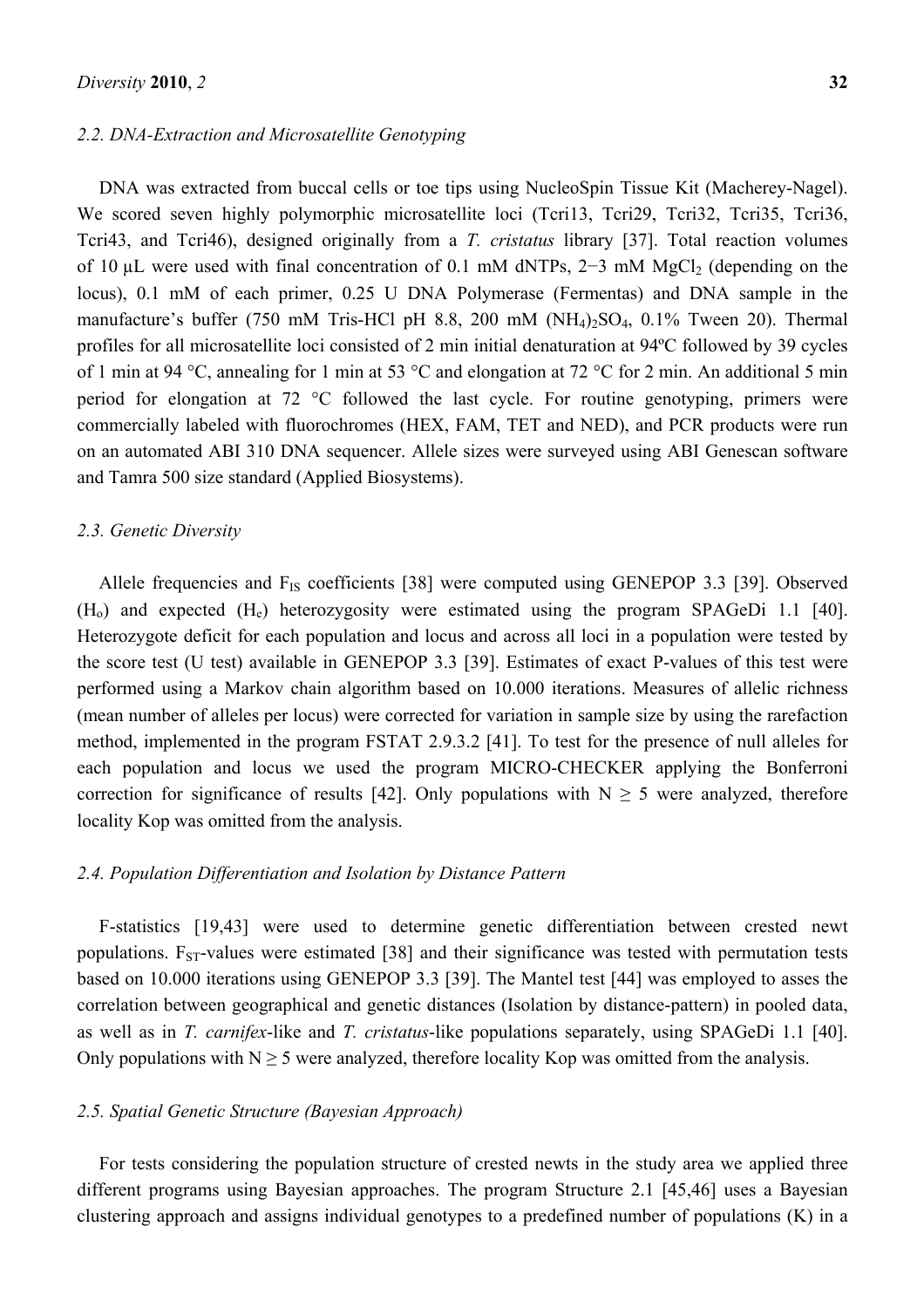given sample (X). We performed clustering analysis assuming that newts belong to an unknown number of K genetically distinct clusters, without providing any prior population information. The admixture model was applied for a minimum of  $K = 1$  to a maximum of  $K = 10$ . For each value of K we performed three runs to evaluate the consistency of the results, using  $10<sup>6</sup>$  runs after a burn-in period of the Markov-chain of  $10^5$  runs [45]. To estimate the correct number of clusters we calculated ΔK [47]. Subsequently we analysed the assigned groups again individually to reveal further substructure.

Secondly, we used the Bayesian clustering method implemented in the program Baps 3.2 [48,49]. This method allows a more hierarchical analysis treating the partition among groups of individuals as the parameter of main interest. It treats both the allele frequencies of the molecular markers and the number of genetically diverged groups in population as random variables, and uses stochastic optimization to infer the posterior mode of the genetic structure. We applied this program to the whole data set using the option clustering of groups of individuals.

Thirdly, the program Geneland [50,51], implemented in the R-freeware-package [52], was used. This code combines microsatellite genotypes with geographical information (coordinates of sampling locations). Adopting the approach in [53], in the first line of analysis the most probably number of populations (K) was inferred with  $5 \times 10^5$  Markov chain Monte Carlo iterations (MCMC). We allowed the number of K to vary between 1 and 30. The maximum rate of the Poisson process was fixed at 500 and the maximum number of nuclei in the Poisson-Voronoi tesselation was set at 1.500. We used the Dirichlet method for allele frequencies [50,51] and performed 10 MCMC runs to verify the consistency of results and obtained negligible variation in these replicates with the most probable value for K being stable at six. This number of clusters was fixed for the second part of analysis  $(5 \times 10^5 \text{ MCMC})$  iterations using a burn-in of  $5 \times 10^4$  iterations) including the spatial information. Parameters of the Voronoi-tesselation remained the same to those of the runs with variable K. The posterior probability of population membership and the modal population of each individual were calculated on a spatial domain spanning 50 pixels along the x- and y-axis. Again, the consistency of results was evaluated by 10 replictate runs. Because the samples were taken from specific sites (breeding ponds), we randomly assigned a slightly different coordinate (5−10 meters divergent), to each sample to generate unique coordinates [18].

## *2.6. Spatial Patterns*

To extract perceptually meaningful structure of the populations point pattern the relative neighbour graph (RNG) and the neighbourhood contiguity by distance graph (NCDG) were employed. The RNG [54] for a 2d point set is defined by the relation, x and y are neighbours if:

$$
d(x,y) \le \min(\max(d(x,z),d(y,z)) \mid z \text{ in } S) \tag{1}
$$

where d () is the distance, S is the set of points and z is an arbitrary point in S. The RNG restricts the definition of a neighbour in order to obtain small sets. It is a graph where all pairs of relative neighbours are connected by an edge. The NCDG graph identifies neighbours of region points by Euclidean distance between lower (greater than) and upper (less than or equal to) bounds. The lower bound was set to the minimal distance found for the point set. The upper bound was fixed to an ecological meaningful value representing a dispersal distance hypothesis. We used a lower bound of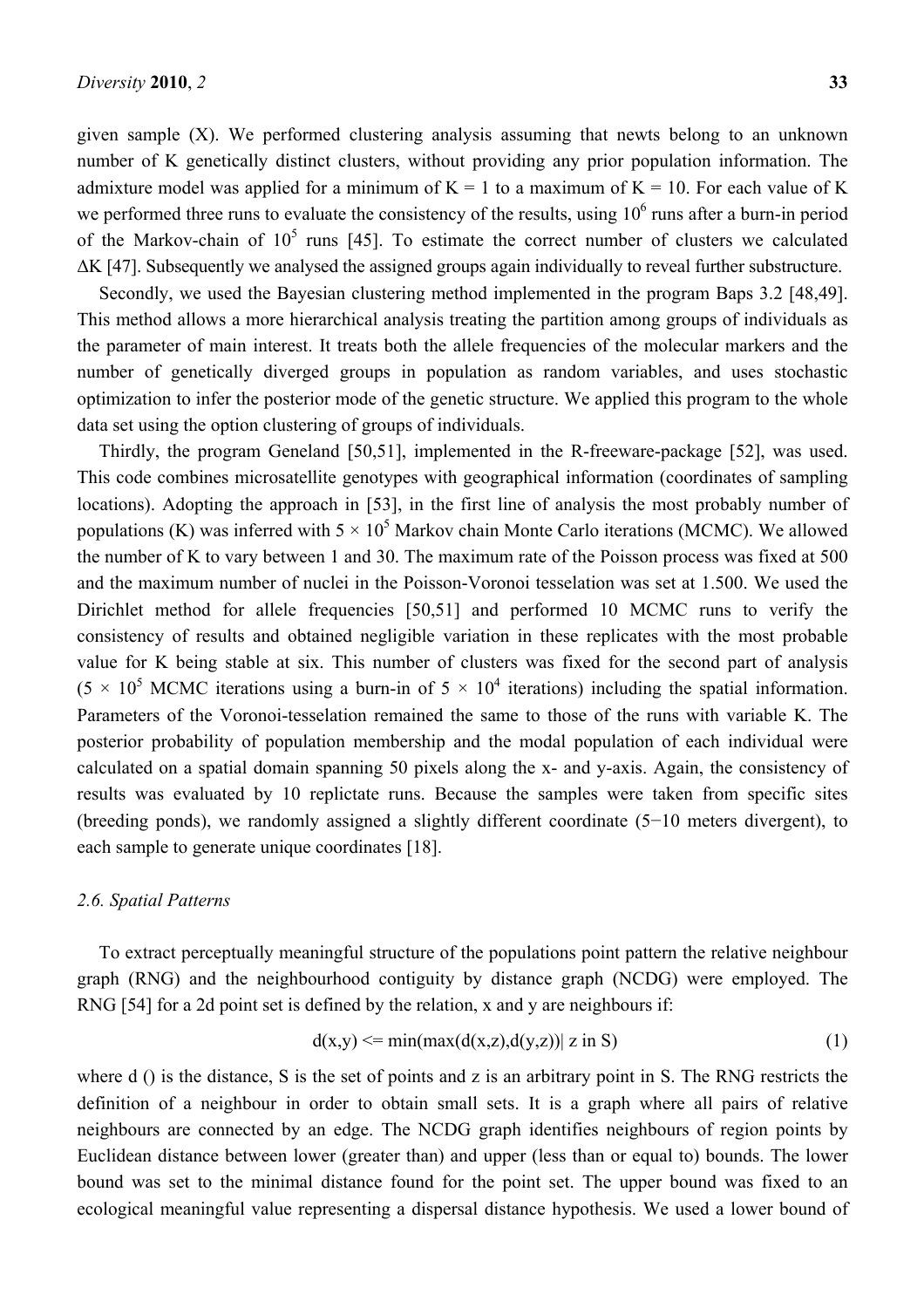3.000 m, since most studies about migrations of crested newts show annual maxima at about 1.000 m [55] and age at maturity is most probably 2−3 years [56]. Graphing and analysis were carried out using the R software framework [52].

## **3. Results and Discussion**

#### *3.1. Genetic Diversity within and between Populations*

We found between seven and 18 alleles per locus and between 14 and 35 per population, as well as a total of 97 alleles over all loci. Significant deviations from Hardy-Weinberg equilibrium were observed within six populations (Sur, Bue, Rie, Som, Zec and Ach; Table 2). A significant deficit of heterozygotes calculated over all loci was found in the same populations except Som (Table 2).

**Table 2.** Average expected (H<sub>e</sub>) and observed (H<sub>0</sub>) heterozygosity, number of alleles, allelic richness, probability of Hardy-Weinberg disequilibrium (heterozygote deficit) per locality, average  $F_{IS}$  per locality. Single asterisks  $(*)$  indicate significant, double asterisks (\*\*) highly significant results; population Kop was not analysed.

| Locality | $H_e$ | $H_0$ | Nr. of<br>alleles | <b>Allelic</b><br>richness | HW(p)     | $F_{IS}$  |
|----------|-------|-------|-------------------|----------------------------|-----------|-----------|
|          |       |       |                   |                            |           |           |
| Nie      | 0.48  | 0.48  | 21                | 2.85                       | 0.094     | 0.152     |
| Sil      | 0.34  | 0.37  | 14                | 2.00                       | 0.472     | 0.028     |
| Sur      | 0.59  | 0.49  | 29                | 3.62                       | $0.004**$ | $0.228**$ |
| Irl      | 0.58  | 0.49  | 22                | 2.91                       | 0.865     | $-0.060$  |
| Bue      | 0.59  | 0.55  | 20                | 3.40                       | $0.02*$   | $0.061*$  |
| Fue      | 0.55  | 0.58  | 26                | 2.95                       | 0.254     | $-0.019$  |
| Rie      | 0.57  | 0.5   | 27                | 3.52                       | $0.002**$ | $0.122**$ |
| Gug      | 0.65  | 0.65  | 35                | 2.93                       | 0.927     | $-0.188$  |
| Unt      | 0.62  | 0.5   | 34                | 3.13                       | 0.503     | $-0.006$  |
| Som      | 0.55  | 0.54  | 25                | 3.33                       | $0.044*$  | 0.106     |
| Neu      | 0.63  | 0.51  | 16                | 3.28                       | 0.382     | $-0.013$  |
| Zec      | 0.63  | 0.42  | 33                | 3.53                       | $0.005*$  | $0.225**$ |
| Ach      | 0.68  | 0.57  | 21                | 3.75                       | $0.001**$ | $0.255**$ |

Loci Tcri-29 (p = 0.019) Tcri-32 (p < 0.001), Tcri-35 (p < 0.001) and Tcri-46 (p = 0.007) showed significant heterozygote deficit using pooled data from all populations. However, there was no population where more than two loci exhibit heterozygote deficit. Only the populations Rie (Tcri-13, Tcri-35), Zec (Tcri-35, Tcri-46), Bue (Tcri-32, Tcri-35), Fue (Tcri-32), Som (Tcri-32) and Ach (Tcri-35) revealed significant heterozygote deficit in specific loci. H<sub>E</sub> ranged between 0.34 (Sil) and 0.68 (Ach), while  $H_0$  ranged between 0.37 (Sil) and 0.65 (Gug). In most populations average values of  $H<sub>0</sub>$  were lower compared to  $H<sub>E</sub>$ , but no evidence for the presence of null alleles in our data set was found. Allelic richness ranged between 2.00 (Sil) and 3.75 (Ach; Table 2).

Pairwise  $F_{ST}$  values ranged between 0.01 and 0.76 (0.21 across all loci) for pooled data and in most cases the differentiation was highly significant. For *T. cristatus*-like populations values ranged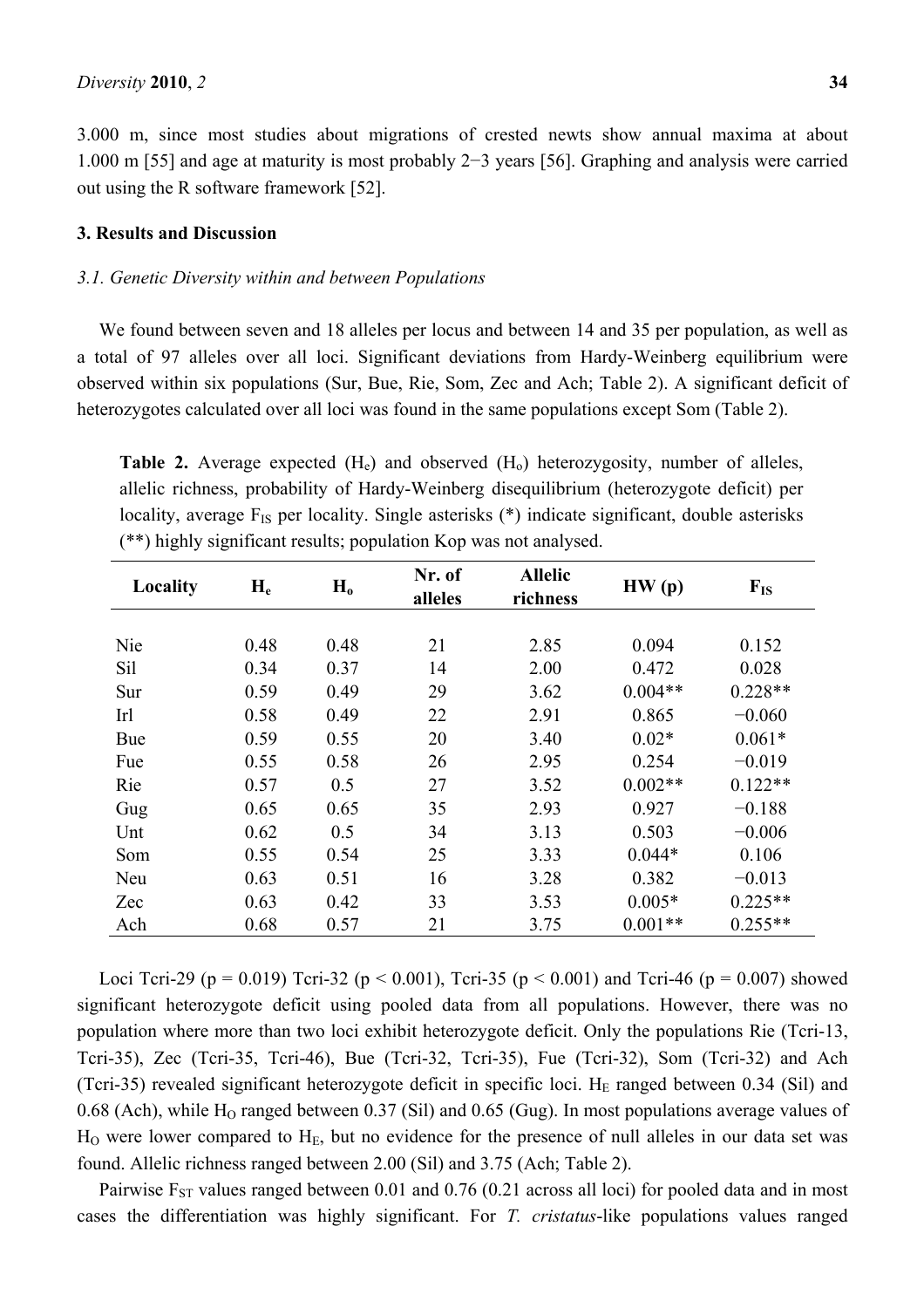between 0.01 and 0.52. Only two Bavarian population pairs (Sil–Sur and Nie–Sur) showed no significant genetic differentiation. Values for *T. carnifex*-like populations ranged between 0.03 and 0.37, with two population pairs (Unt–Ach & Neu–Ach) being not significantly differentiated. The maximum geographical distance between these populations is 10.5 km. All values comparing population pairs from the two different groups were significantly differentiated (Table 3). The Mantel test for detecting isolation by distance showed a significant relationship between geographical and genetic distance  $(P = 0.01)$  in pooled data, whereas results for *T. cristatus*-like  $(P = 0.58)$  and *T. carnifex*-like populations ( $P = 0.68$ ) measured separately were not significant.

The studied populations show considerable differentiation and limited gene flow. Generally genetic diversity of crested newt populations across Bavaria and Salzburg is low, most probably due to postglacial colonisation by only few founder individuals [29]. Values for expected  $(H_e)$  and observed (Ho) heterozygosity were comparatively high for all populations, but Sil. While average values of heterozygosity were slightly higher  $(H_e = 0.50-0.84)$  in Czech and Slovak populations of *T. cristatus* [57], similar results with microsatellites were obtained for *T. cristatus* populations in Western France [58] and Eastern Germany [59]. A study on a recovering metapopulation of the European tree frog (*Hyla arborea*), which was carried out in the Netherlands, in a nearly equal area according to size and anthropogenic influence, also showed heterozygosity values similar to our study with  $H<sub>E</sub>$  varying from 0.39 to 0.59 [60], while isolated and partially inbreeding *H. arborea* populations in Denmark showed slightly lower values ranging from 0.35 to 0.50 [8]. Expected heterozygosity was much lower (0.21–0.32) in depleted populations of the Italian agile frog (*Rana latastei*) on the very margin of its range in Switzerland [61]. The average allelic richness was comparably low in our study reaching from 2.00 in population Sil to 3.75 in population Ach. In Crested newt populations from Germany (1.92 to 5.11 per locus and population) and even for populations of the vulnerable endemic Mallorcan midwife toad (*Alytes muletensis*; 2.6 to 6.2), considerably higher values of allelic richness were calculated, using microsatellites [59,62].

In a previous study using cytb and microsatellite markers [29], hybrid individuals were detected in five (Nie, Irl, Rie, Som and Zec) out of 14 studied populations. Introgression was found in all populations, except Sil, Sur, Gug and Unt [29]. Significant heterozygote deficit  $(F_{IS})$  and deviations from HW equilibrium were found both in populations with and without hybrids. It could be supposed that if selection against heterozygotes acts in hybrid populations, it should affect more loci. According to these results, it seems that selection against heterozygotes (hybrids) is not the prevalent mechanism acting in studied populations. The presence of null alleles could not be detected as a cause for heterozygote deficit and lower  $H_0$  compared to  $H_e$ . An alternative explanation could be the Wahlund effect, meaning that spatially or chronologically isolated groups of individuals in between populations prevent a complete admixture of total populations. This effect has been at least taken into account as a cause of deviations from HWE in some studies on crested newts [59,63]. Nevertheless historical and sub-recent data show that the number of populations in this area was considerably higher only some decades ago with fairly low inter-pond distances [32].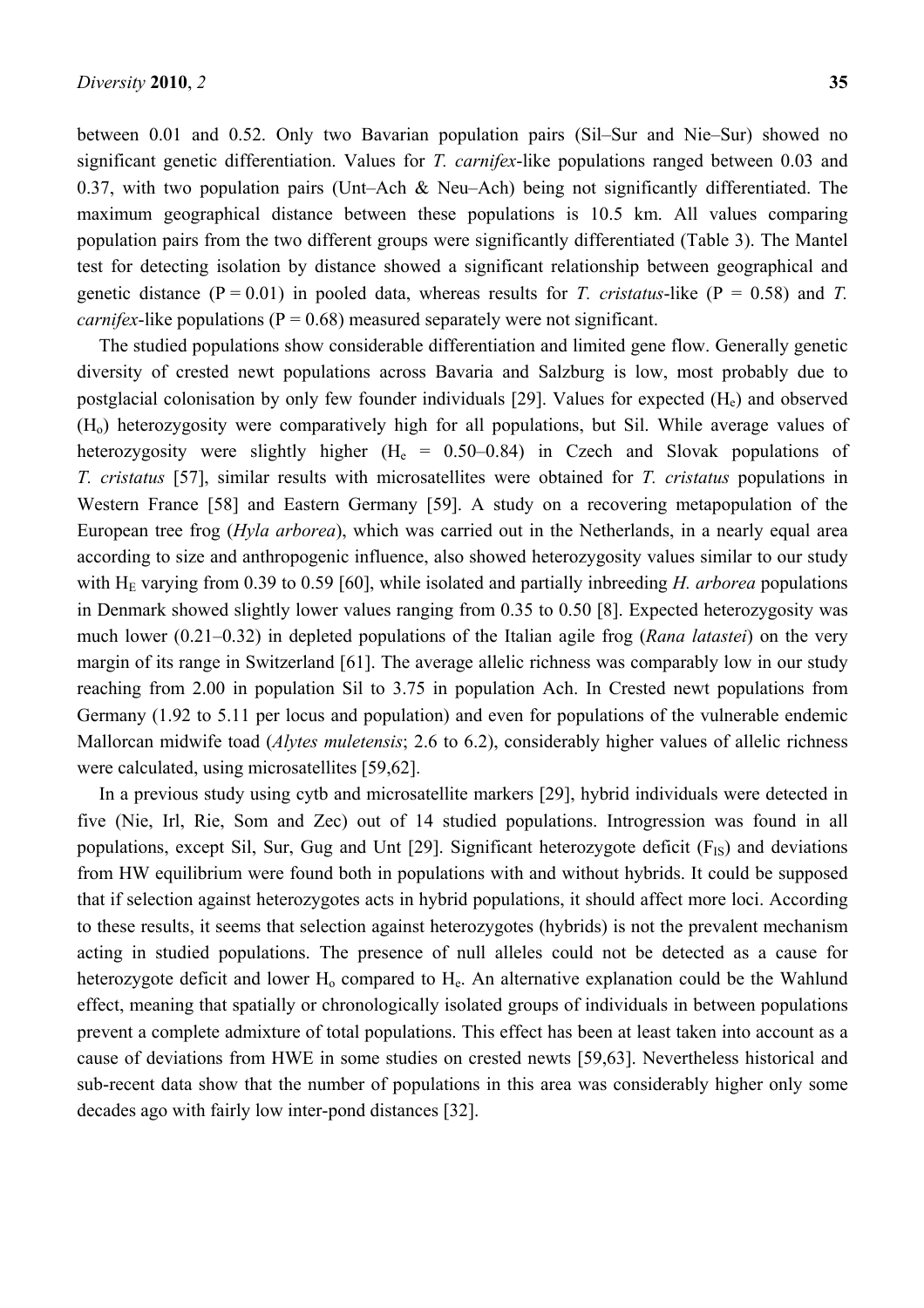|            | <b>Nie</b> | <b>Sil</b> | Sur  | Irl            | <b>Bue</b> | Fue  | Rie  | Gug  | Unt     | <b>Som</b>     | <b>Neu</b> | Zec  | Ach  |
|------------|------------|------------|------|----------------|------------|------|------|------|---------|----------------|------------|------|------|
| <b>Nie</b> |            | 17.6       | 17   | $\overline{2}$ | 6.2        | 14.1 | 24   | 28.1 | 29.2    | 28             | 30.1       | 33.4 | 34.7 |
| <b>Sil</b> | 0.18       |            | 4.3  | 15.8           | 15.8       | 6.9  | 14.5 | 14   | 15.6    | 15.5           | 19         | 24   | 23.2 |
| Sur        | $0.01*$    | $0.09*$    |      | 15.1           | 13.8       | 3.6  | 10.6 | 11.6 | 13      | 12.4           | 15.6       | 20.3 | 20   |
| Irl        | 0.33       | 0.52       | 0.16 |                | 4.9        | 12   | 22.1 | 26.1 | 27.1    | 26             | 26         | 31.3 | 32.7 |
| Bue        | 0.11       | 0.10       | 0.06 | 0.25           |            | 10.1 | 18.7 | 23.4 | 24.4    | 22.9           | 24.7       | 27.6 | 29   |
| Fue        | 0.12       | 0.21       | 0.04 | 0.23           | 0.04       |      | 11.1 | 14.1 | 15.1    | 14.2           | 16.8       | 20.9 | 21.3 |
| <b>Rie</b> | 0.36       | 0.45       | 0.28 | 0.27           | 0.25       | 0.33 |      | 6.9  | 6.9     | 4.8            | 6          | 9.9  | 10.5 |
| Gug        | 0.30       | 0.64       | 0.33 | 0.26           | 0.41       | 0.49 | 0.13 |      | 1.7     | $\overline{3}$ | 6.5        | 11.7 | 9.6  |
| Unt        | 0.48       | 0.61       | 0.36 | 0.30           | 0.33       | 0.42 | 0.10 | 0.04 |         | 2.2            | 4.9        | 10.1 | 7.9  |
| Som        | 0.43       | 0.54       | 0.29 | 0.42           | 0.30       | 0.26 | 0.23 | 0.37 | 0.36    |                | 3.7        | 9    | 7.6  |
| Neu        | 0.53       | 0.76       | 0.45 | 0.46           | 0.46       | 0.52 | 0.10 | 0.09 | 0.10    | 0.32           |            | 5.1  | 4.5  |
| Zec        | 0.51       | 0.74       | 0.42 | 0.42           | 0.41       | 0.43 | 0.21 | 0.10 | 0.15    | 0.21           | 0.13       |      | 3.9  |
| Ach        | 0.35       | 0.63       | 0.24 | 0.34           | 0.36       | 0.37 | 0.04 | 0.06 | $0.06*$ | 0.20           | $0.03*$    | 0.06 |      |
|            |            |            |      |                |            |      |      |      |         |                |            |      |      |

We could not detect a clear isolation by distance pattern in our analysis. Only pooled data from *T. cristatus*-like and *T. carnifex*-like populations showed significant results, which can be explained by the limited amount of introgression and gene flow on the edges of the hybrid zone and the loss of a central region due to disappearance of populations. However, it could also be influenced by the small number of sampled populations and sampled individuals per population. Pairwise  $F_{ST}$ -values between populations showed moderate to strong differentiation [20,43]. *T. cristatus*-like populations appear slightly more differentiated according to  $F_{ST}$ -values but it can be assumed that this result may be the consequence of them being on average further apart (Chapter 3.3, Figure 1). Population Irl shows the highest amount of differentiation, while the differences of the other populations on both sides of the river Salzach are only moderate. *T. carnifex*-like populations show comparatively high genetic homogeneity and are characterised by good concordance between spatial and genetic distance between populations, although  $F_{ST}$ -values in most instances are moderate. Only the populations Zec, and particularly Som, do not follow this trend. As Bayesian analyses partially generated similar results, the populations Irl, Som and to a certain extent Zec may be regarded as particularly isolated populations. Causes for this development are discussed below. We refrained from measuring the number of migrants per generation based on  $F_{ST}$ , due to low sample sizes and comparatively large distances. It can be supposed that non significant partial tests (*T. cristatus*-like and *T. carnifex*-like populations) indicate low statistical power of the regression-based approach when a limited number of populations is analyzed. For instance, a study on two salmonid species revealed no evidence for correlation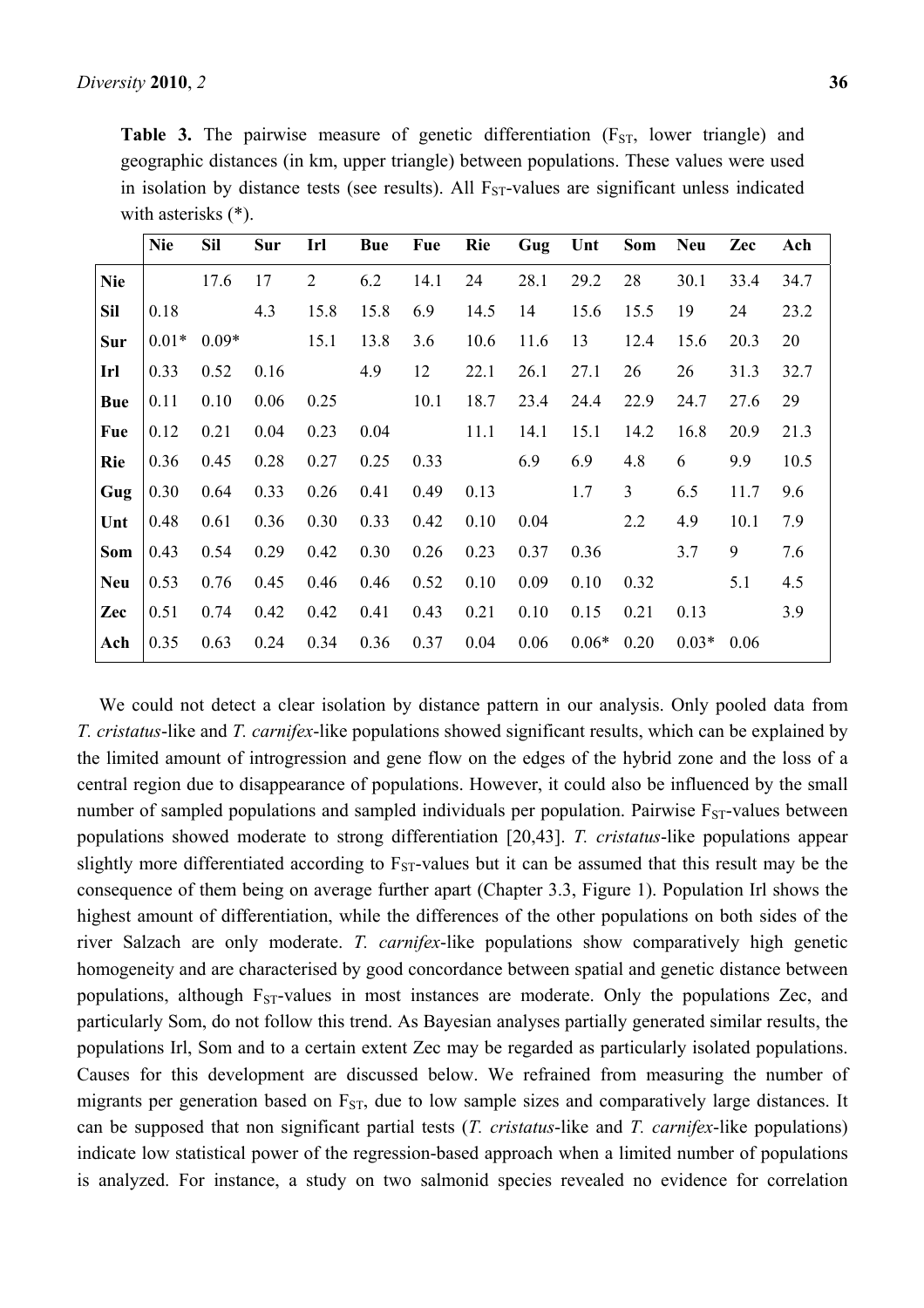between genetic and geographic distances using the Mantel test, analyzing ten or fifteen populations [64].

# *3.2. Spatial Genetic Structure (Bayesian Approach)*

The Bayesian model-based clustering analysis implemented in the software Structure 2.0 in the first run supported a model with two genetic subpopulations based on our 14 sampled geographical locations. Though the model with K = 2 does not show the maximal Ln P (D) value (−2570.6)—the highest level was calculated for K = 7 (-2346.3)—the model was supported by the highest  $\Delta K$  value (627.59) with Ln P (D) increasing only slightly at larger K values. All models with higher K-values showed inconsistent and heavily substructured results. Therefore  $K = 2$  was selected as the best fit model [44-46]. A second run with individual analyses of the two groups showed no clear further substructure for *T. carnifex*-like populations (K = 1,  $\Delta K = 131,76$ ). However, in *T. cristatus*-like populations individuals from the locality Som formed a new subgroup, clearly separated from the other localities (K = 2, ΔK = 337,75). The results show a bipartition between formerly known *T. cristatus*like and *T. carnifex*-like populations with the two exceptions Irl and Som (Table 4).

|               | Locality | Structure run 1<br><b>Cluster</b> (average | <b>Structure run 2</b><br><b>Cluster</b> (average | <b>Baps</b><br>clusters | Geneland<br>clusters |
|---------------|----------|--------------------------------------------|---------------------------------------------------|-------------------------|----------------------|
| T. cristatus- | Nie      | 1(0.992)                                   | 1a(0.966)                                         |                         |                      |
| like          | Sil      | 1(0.991)                                   | 1a(0.973)                                         |                         |                      |
|               | Sur      | 1(0.971)                                   | 1a(0.901)                                         |                         |                      |
|               | Irl      | 2(0.857)                                   | 2(1.000)                                          | 3                       |                      |
|               | Bue      | 1(0.975)                                   | 1a(0.890)                                         | 2                       | 4                    |
|               | Fue      | 1(0.988)                                   | 1a(0.916)                                         | 2                       | 2                    |
| T. carnifex-  | Rie      | 2(0.882)                                   | 2(1.000)                                          | $\overline{4}$          | 5                    |
| like          | Gug      | 2(0.985)                                   | 2(1.000)                                          | 4                       | 5                    |
|               | Unt      | 2(0.975)                                   | 2(1.000)                                          | 4                       | 5                    |
|               | Som      | 1(0.870)                                   | 1b(0.954)                                         | 5                       | 3                    |
|               | Neu      | 2(0.972)                                   | 2(1.000)                                          | 4                       | 3                    |
|               | Kop      | 2(0.905)                                   | 2(1.000)                                          | 4                       | 3                    |
|               | Zec      | 2(0.814)                                   | 2(1.000)                                          | 6                       | 6                    |
|               | Ach      | 2(0.966)                                   | 2(1.000)                                          | 4                       | 6                    |

**Table 4.** Membership of surveyed populations to clusters assessed using three Bayesian methods; average q indicates the probability of populations being assigned to the clusters in structure analysis.

The hierarchical analysis with Baps showed the most likely partition for six clusters out of 14 populations (posterior probability p = 0.866). One large cluster (C4) was composed of six *T. carnifex*like populations. Two clusters consisted of *T. cristatus*-like populations with three (C2) and two (C1) populations. C2 showed a connection across the Salzach River. The populations Zec (C6), Irl (C3) and Som (C5) represented their own genetic units, the latter two being the populations assigned to the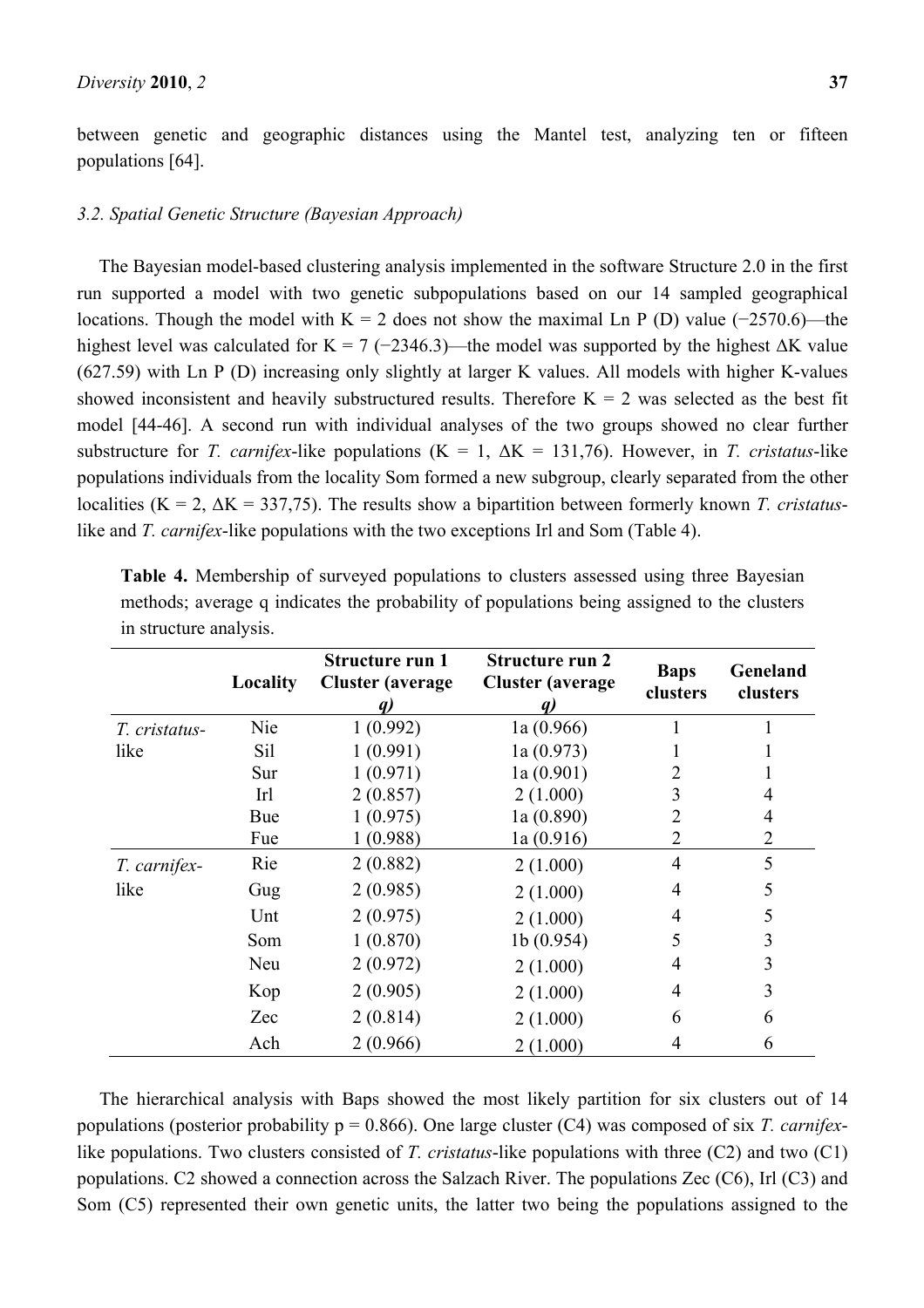different taxa in the Structure analysis (Table 4, Figure 2). The second most likely partition also consisted of 6 clusters with the only difference of population Sur moving from C2 to C1, shaping a purely Bavarian cluster (posterior probability  $p = 0.068$ ).

**Figure 2.** Neighbourhood contiguity by distance graph (NCDG) of sampled localities assuming upper bounds of 3.000 m, as well as genetic clusters (C1-C6) calculated by Baps (highlighted in grey, posterior probability  $p = 0.866$ ); "Salzach" river (bold line), highway A1 (white line).



In the first run, Geneland results strongly supported the existence of six population clusters. Further analyses using a fixed K of 6 were checked for consistency of results and allocations of clusters were based on the highest posterior probability values among the different outputs The six inferred clusters constitute a cline from north-west to south-east with posterior probabilities ranging between 0.3 and 0.8. No assignment of *T. cristatus*-like populations to mainly *T. carnifex*-like clusters and *vice versa* was observed. Nevertheless some comparably distant populations showed notable similarity (Table 4, Figure 3).

We obtained comparatively divergent results for the genetic structure of studied populations, which partially are reflected in corresponding pairwise  $F_{ST}$ -values. This scenario was also observed in other empirical studies comparing two [16,53] or three [18] different programs. While analyses with Baps and Geneland both indicated the presence of six clusters with partially different composition, Structure results differed considerably. One general statement was supported by all three programs. In this former hybrid zone with a currently low amount of admixed individuals [29], two large clusters,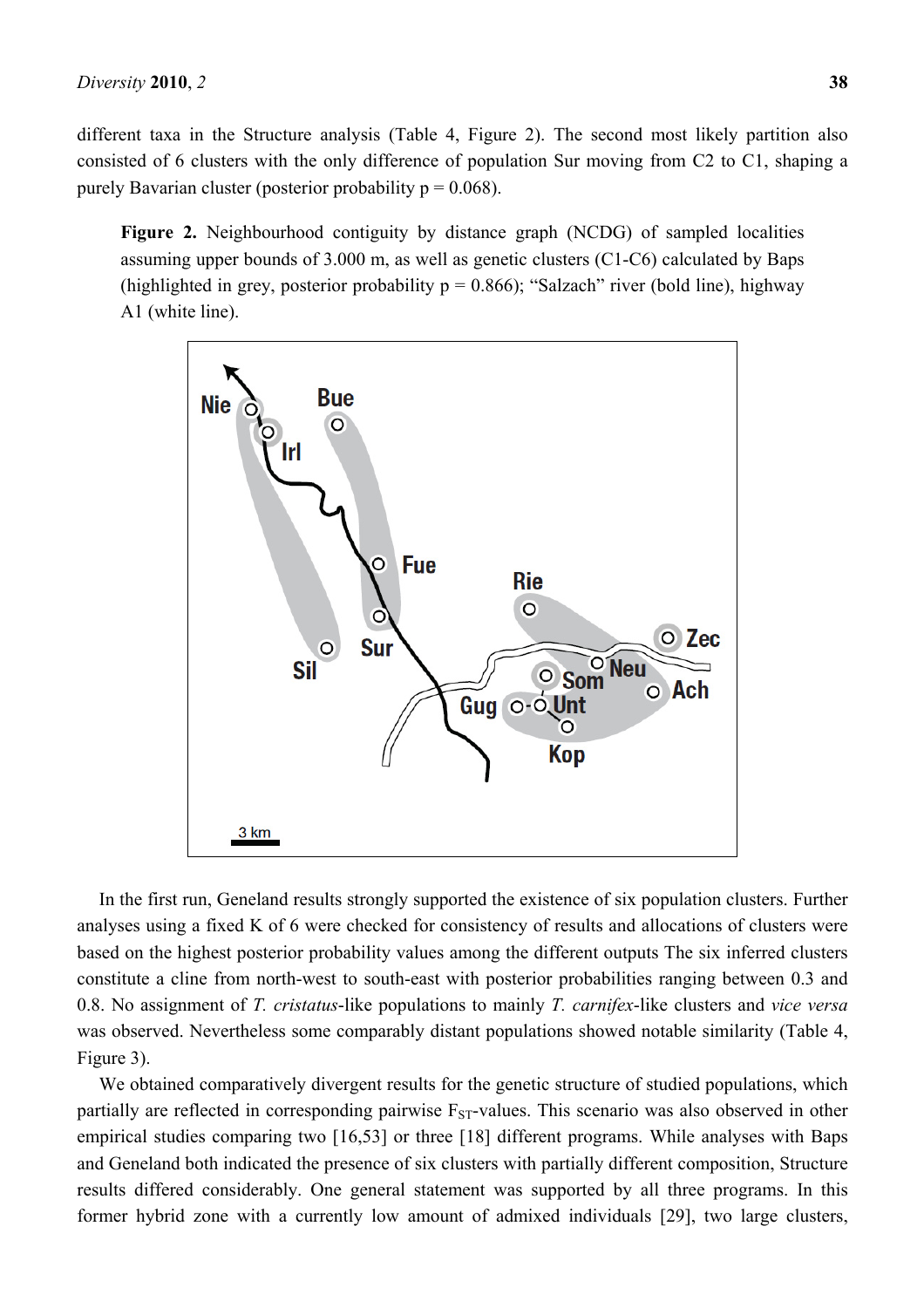corresponding to *T. cristatus*-like and *T. carnifex*-like populations can be assigned, which have lost contact due to the loss of a large number of populations in between during the last decades [32].





All assignment probabilities in Structure analysis, averaged across all individuals of a sampled locality are above a desirable value of 0.8. However, the populations Irl and Som were assigned to different species than detected in a study using microsatellites and mtDNA [29], and Som even formed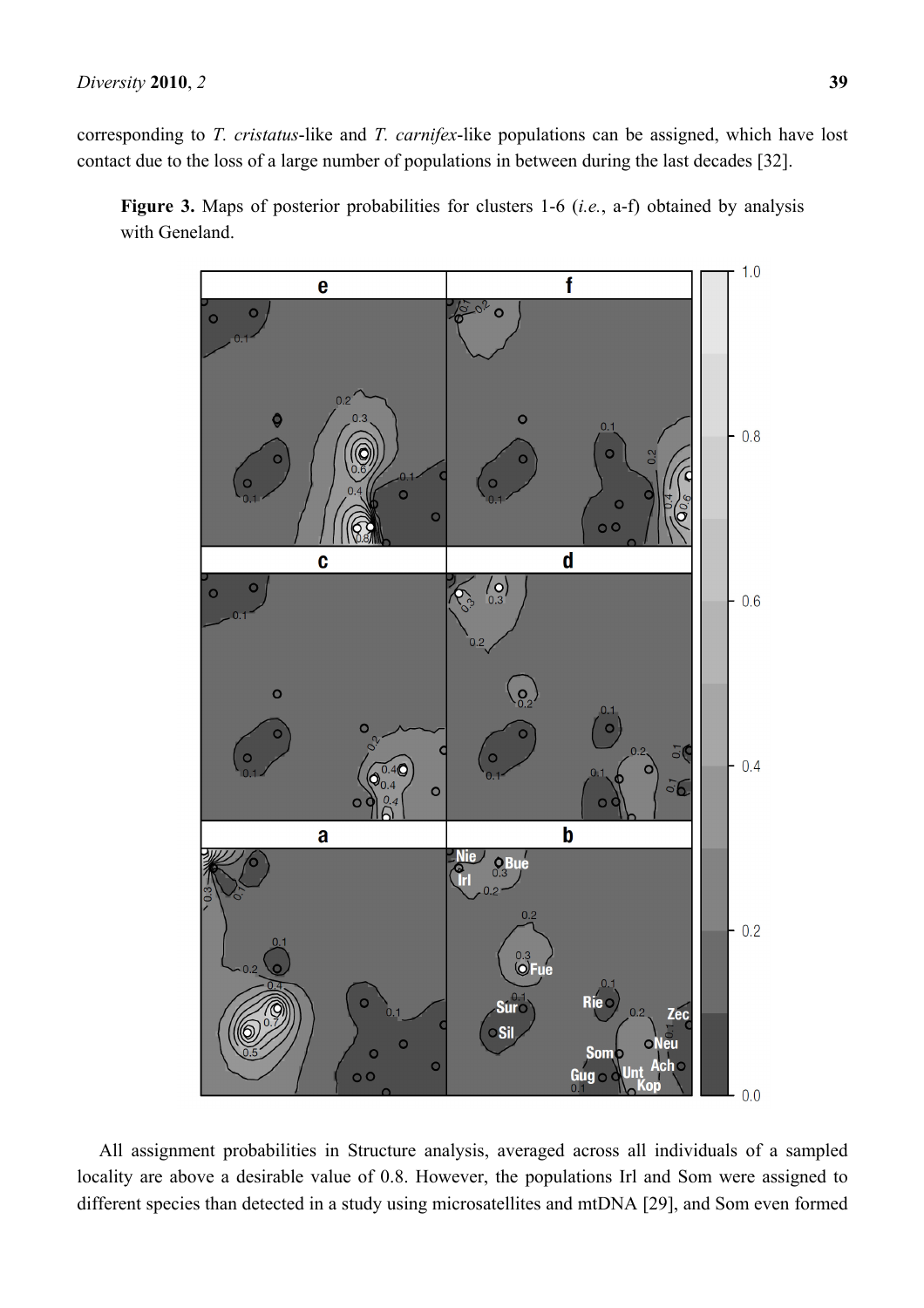a distinct subgroup. Structure appears to be slightly less sensitive than the other two programs in this special case of two species and many more or less admixed populations. On the other hand Structure appears to perform weakly when number of loci or—as in our case—sample sizes is low [65]. Baps and Geneland indicated more genetically distinct groups of populations than Structure. The same outcome was reported by Rowe and Beebee [18] in their study on natterjack toads (*Bufo calamita*) in Great Britain. However, the opposite was observed in both tests with simulated [65] and empirical data [16], where Structure tended to overestimate K. In the latter study the most probable number of K was estimated using posterior probability Ln P (D) and not ΔK. Both Baps and Geneland analysis indicated three distinct groups for *T. cristatus*-like and *T. carnifex*-like populations, with only minor differences. Baps seems to be more appropriate to relate genetic with spatial structure than Structure [16], but reliably detects different gene pools only under very restricted migration [65], which might be the case for most populations in our study. The two populations Irl and Som, which were assigned to the different species group, here again appeared as independent clusters. This outcome is also congruent with the results of pairwise  $F_{ST}$  analysis, where the two populations show considerably strong differentiation from next neighbours, despite low spatial distance. Geneland is even integrating geographical data but sometimes creates "ghost" populations that do not correspond to any sampled localities [53]. While Baps generated one cluster which included one Bavarian (Sur) and two Austrian (Fue and Bue) populations, and one large cluster of six geographically close *T. carnifex*-like populations, Geneland results were similar to a cline from NW to SE, as observed in the former hybrid zone. Particularly in the centre of this former hybrid zone, posterior probabilities of assigned clusters were comparatively low. Comparing results of pairwise  $F_{ST}$  values and Bayesian analysis the results generated by Baps showed the highest concurrence.

# *3.3. Spatial Patterns*

The relative neighbour graph (RNG) for our sampled localities (integrated in Figure 1) shows geographical distances of neighbouring localities ranging between 1.6 km and 4.9 km (mean = 3.2 km, median  $= 3.7$  km). Six out of 14 distances are below 3.0 km, which is incorporated in the neighbourhood contiguity by distance graph (NCDG) shown in Figure 2. However, in two cases (Irl-Nie, Fue-Sur) distances are low but populations are separated by the river Salzach. According to this information all studied localities apart from the four *T. carnifex*-like localities (Gug, Unt, Kop and Som) are geographically isolated due to large distances. Average geographical distances between *T. cristatus*-like localities (12.6 km) are larger than between *T. carnifex*-localities (6.7 km).

While genetic analyses can provide an overview on sub-recent and to some extent contemporary developments of populations, spatial statistics show the effective situation in the field. In this study we focussed on geographical distances, being aware of the fact that for instance habitat structures or differences in altitude greatly contribute to the exchange of genetic information. Landscape genetics, the combination of genetic analysis, geographical and land use data (GIS-techniques) is an important field for future studies on small geographical scales [53,66,67]. In a study on negative effects of habitat fragmentation on tree frogs (*Hyla arborea*) in the Netherlands it was concluded, that the mean distance between occupied habitat patches must be <1 km for persistent amphibian populations, on the basis of their data and related studies dealing with amphibian species in Europe [7]. Studies on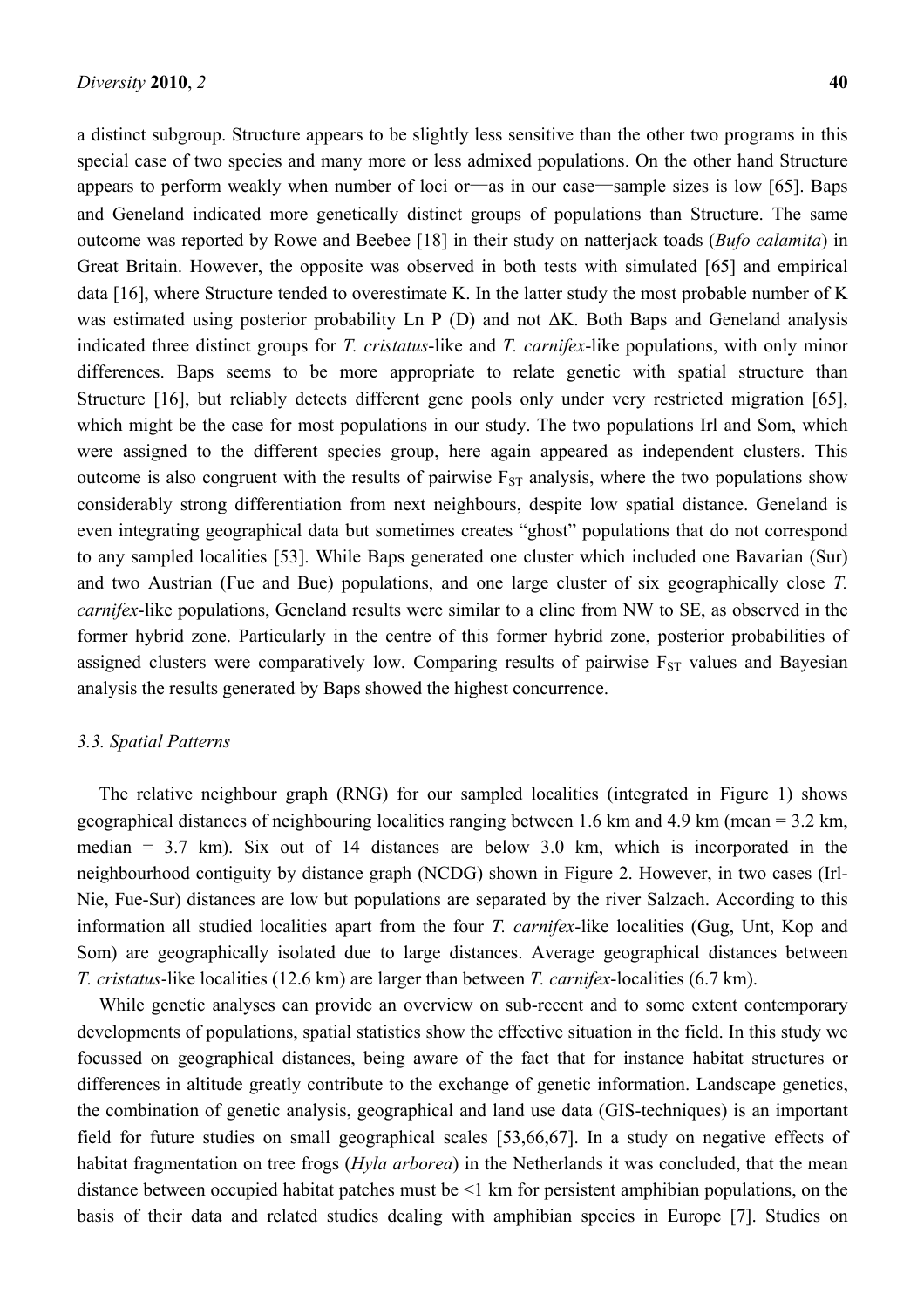migration of crested newts show annual maxima of about 1 km [55]. However these data in most cases consider movements of adult individuals, while colonisation and dispersal most probably is achieved by juveniles, and knowledge on their migration distances, as well as causes of being adventurous rather than philopatric remain unclear. Initially occupied crested newt ponds are likely to persist if populations are larger than 40 females or lie within 0.5 km of a typical source pond [68].

All nearest neighbour-distances of studied populations in northern Salzburg and neighbouring Salzach valley in Bavaria are larger than these values with a minimum of 1.6 km. The majority even shows distances of 3 km and more. Without a systematic approach of enhancement measures these populations, which still show comparatively moderate genetic diversity, may become increasingly isolated and are at high extinction risk in the near future. The problem of population isolation is amplified due to low population sizes of 100-200 individuals [69], as well as the high number of roads and the increasing amount of traffic in this area. The direct negative effects of road density on amphibian species of low vagility have been shown in several exemplary studies. The probability for different European amphibian species of getting killed crossing a road with medium traffic load range from 34 to 61% [70]. Genetic studies on the depleting effects of urbanization and road density on ranid frogs [9,71], or general habitat fragmentation on tree frog populations [8] are examples for developments that might arrive at crested newt populations in Salzburg and Bavaria in the near future.

#### **4. Conclusions**

Because of the newts' high level of legal protection and rarity in the study area in Austria, we decided to use adult individuals and non-destructive sampling methods. The use of adult individuals is obviously reflected by limited sample sizes, reducing the power of statistics on genetic diversity and differentiation within and between populations.

The answer to the question, which processes determine the genetic architecture of studied populations is complex. According to our data, the regulated and straightened river Salzach represents a migration barrier, which already is reflected in population structure. In the province of Salzburg, negative effects of the motorway or other high traffic roads can only be hypothetical. Although in some analyses, single populations appear distinct, no clear pattern can be detected. *T. cristatus*-like populations, which are located in proximity to lowland forests of the Salzach River also constitute one conservation unit, showing a generally strong differentiation according to  $F_{ST}$  and considerable distinctiveness of the population Irl according to Structure and Baps analyses. In Geneland the population Fue is forming a distinct cluster, however with low posterior probability. *T. carnifex*populations are less differentiated, with exemption of the population Som and to some extent Zec (in Baps analysis). Only in Geneland analyses, these populations seem more distinct with clusters probably representing hybrid zone or colonisation history [29]. We assume that the loss of many populations and suitable habitat, as well as the resulting reduction of gene flow between populations have contributed most to the current population structure, whereas effects of the former hybrid zone are low. Additional analyses on the presence and effects of barriers, e.g., via landscape genetics would be important to further enhance and improve the significance of results.

For the prevention of a continuous loss of crested newt populations due to stochastic or anthropogenic processes and the associated genetic drift currently a species specific conservation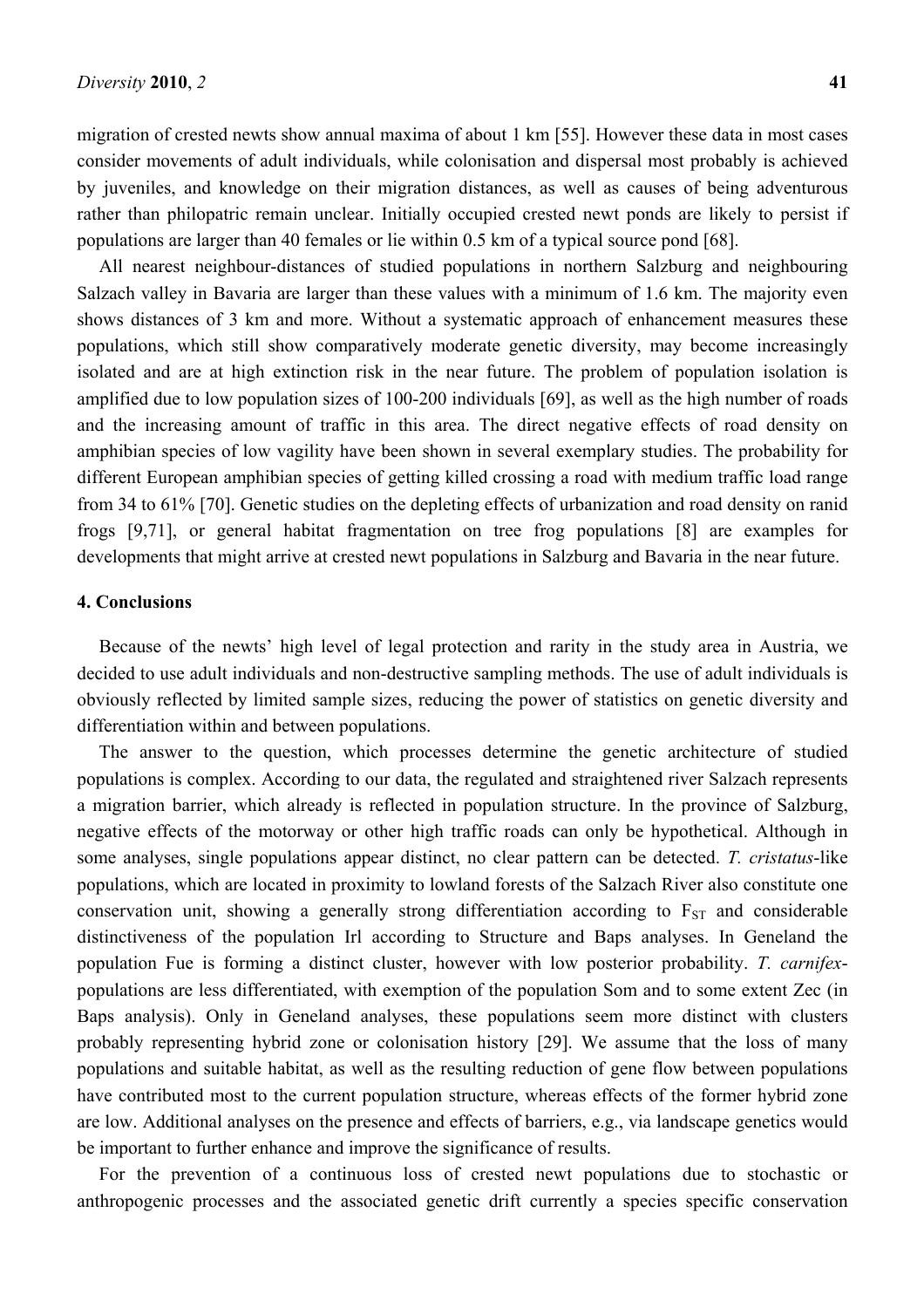action plan for crested newts in Salzburg is developed on the basis of our studies. An instructive case study on European tree frogs has shown that well aimed habitat enhancement measures, including the creation of new aquatic habitats as well as migration corridors can help genetically depleted and isolated populations to recover within two decades [60]. Nevertheless crested newts are less vagile and therefore on the one hand less affected by habitat fragmentation, but on the other hand more slowly in colonising new habitat patches. Important considerations for the development of habitat enhancement measures are first to use existing conservation units as source populations and start with measures in the vicinity of these populations, continuously trying to achieve large scale connections. Secondly GIS-approaches can be of great help for identifying potential sites for pond creation [72]. In this connection urbanization and road density must be taken in account due to barriers for migration and dispersal and for preventing habitat manipulation, such as introduction of allochthonous fish [73].

#### **Acknowledgements**

The authors want to express their gratitude to the Provincial Government of Salzburg, especially M. Jerabek, for support. M. Franzen & H.-J. Gruber provided samples from three localities in Bavaria. We also want to thank R. Rieder for technical help and J. Pialek and staff from Studenec for hospitality. M. Kyek, R. Fuchs, H. Ackerl and three anonymous referees gave valuable comments that greatly improved previous drafts of the manuscript and F. Webster provided help in terms of language style. Permits were granted by the Provincial Government of Salzburg (Nr. 21301-RI-548/9-2003). A.M. was funded by a grant from the University of Salzburg (Nr. 262/2005). P.M. was funded by the Grant Agency of the Czech Republic (project 206/01/0695) and the Grant Agency of the Slovak Republic VEGA (project 1/4332/07).

### **References**

- 1. Houlahan, J.E.; Findlay, C.S.; Schmidt, B.R.; Meyer, A.H.; Kuzmin, S.L. Quantitative evidence for global amphibian population declines. *Nature* **2000**, *404*, 752-755.
- 2. Stuart, S.N.; Chanson, J.S.; Cox, N.A.; Young, B.E.; Rodrigues, A.S.L.; Fischman, D.L.; Waller, R.W. Status and trends of amphibian declines and extinctions worldwide. *Science* **2004**, *306*, 1783-1786.
- 3. Beebee, T.J.C.; Griffiths, R.A. The amphibian decline crisis: a watershed for conservation biology? *Biol. Conserv.* **2005**, *125*, 271-285.
- 4. Beebee, T.J.C.; Wilkinson, J.W.; Buckley, J. Amphibian declines are not uniquely high amongst the vertebrates: trend determination and the British perspective. *Diversity* **2009**, *1*, 67-88.
- 5. Diamond, J.M. The present, past and future of human caused extinctions. *Philos. T. Roy. Soc. B* **1989**, *325*, 469-477.
- 6. Fahrig, L. Effects of habitat fragmentation on biodiversity. *Annu. Rev. Ecol. Evo. S.* **2003**, *34*, 487-515.
- 7. Vos, C.C.; Chardon, J.P. Effects of habitat fragmentation and road density on the distribution pattern of the moor frog *Rana arvalis*. *J. Appl. Ecol.* **1998**, *35*, 44-56.
- 8. Andersen, L.W.; Fog, K.; Damgaard, C. Habitat fragmentation causes bottlenecks and inbreeding in the European tree frog (*Hyla arborea*). *P. R. Soc. B* **2004**, *271*, 1293-1302.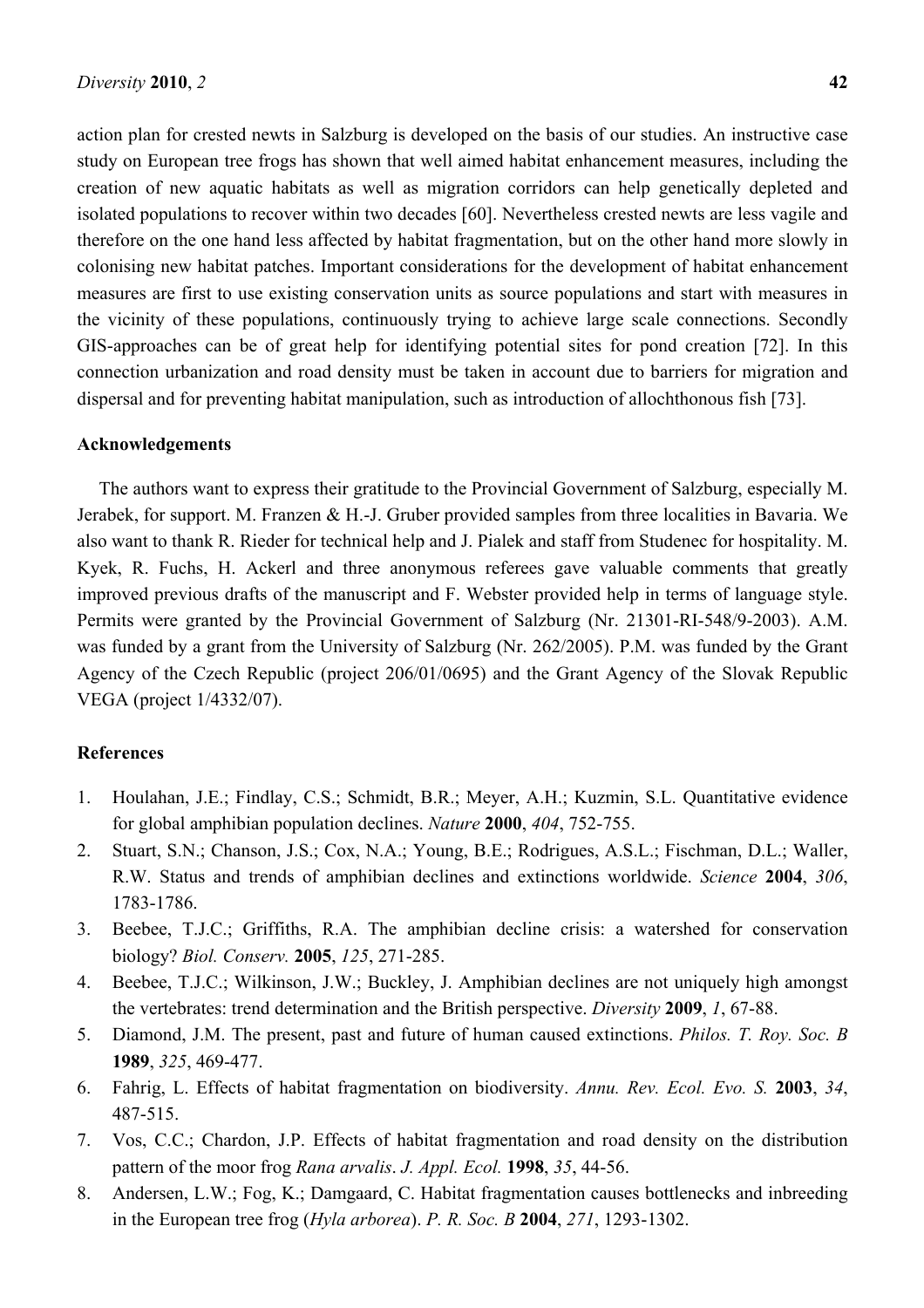- 9. Lesbarrères, D.; Primmer, C.R.; Lodé, T.; Merilä, J. The effects of 20 years of highway presence on the genetic structure of *Rana dalmatina* populations. *Ecoscience* **2006**, *13*, 531-538.
- 10. Blaustein, A.R.; Wake, D.B.; Sousa, W.P. Amphibian declines: judging stability, persistence, and susceptibility of populations to local and global extinctions. *Conserv. Biol.* **1994**, *8*, 60-71.
- 11. Marsh, D.M.; Trenham, P.C. Metapopulation dynamics and amphibian conservation. *Conserv. Biol.* **2001**, *15*, 40-49.
- 12. Jehle, R.; Sinsch, U. Wanderleistung und Orientierung von Amphibien: eine Übersicht. *Zeitschrift für Feldherpetologie* **2007**, *14*, 137-152.
- 13. Alford, R.A.; Richards, S.J. Global amphibian declines: a problem in applied ecology. *Annu. Rev. Ecol. Syst.* **1999**, *30*, 133-165.
- 14. Smith, M.A.; Green, D.M. Dispersal and the metapopulation paradigm in amphibian ecology and conservation: are all amphibian populations metapopulations? *Ecography* **2005**, *28*, 110-128.
- 15. Scribner, K.T.; Arntzen, J.W.; Cruddace, N.; Oldham, R.S.; Burke, T. Environmental correlates of toad abundance and population genetic diversity. *Biol. Conserv.* **2001**, *98*, 201-210.
- 16. Jehle, R.; Burke, T.; Arntzen, J.W. Delineating fine-scale genetic units in amphibians: probing the primacy of ponds. *Conserv. Genet.* **2005**, *6*, 227-234.
- 17. Beebee, T.J.C. Conservation genetics of amphibians. *Heredity* **2005**, *95*, 423-427.
- 18. Rowe, G.; Beebee, T.J.C. Defining population boundaries: use of three Bayesian approaches with microsatellite data from British natterjack toads (*Bufo calamita*). *Mol. Ecol.* **2007**, *16*, 785-796.
- 19. Wright, S. The genetical structure of populations. *Annals of Eugenics* **1951**, *15*, 323-354.
- 20. Balloux, F.; Lugon-Moulin, N. The estimation of population differentiation with microsatellite markers. *Mol. Ecol.* **2002**, *11*, 155-165.
- 21. Manel, S.; Gaggiotti, O.E.; Waples, R.S. Assignment methods: matching biological questions with appropriate techniques. *Trends. Ecol. Evol.* **2005**, *20*, 136-142.
- 22. Goldstein, D.B.; Schlötterer, C. *Microsatellites: evolution and applications*. Oxford University Press: Oxford, UK, 1999.
- 23. Jehle, R.; Arntzen, J.W. Microsatellite markers in amphibian conservation genetics. *Herpetol. J.*  **2002**, *12*, 1-9.
- 24. Arntzen, J.W. *Triturus Cristatus* Superspezies—Kammmolch-Artenkreis. In *Handbuch der Reptilien und Amphibien Europas*; Grossenbacher, K., Thiesmeier, B., Eds.; Aula-Verlag: Wiesbaden, Germany, 2003; Volume 4, pp. 422-486.
- 25. Jehle, R.; Arntzen, J.W. Post-breeding migrations of newts (*Triturus cristatus*, *T. marmoratus*) with contrasting ecological requirements. *J. Zool.* **2000**, *251*, 297-306.
- 26. Schabetsberger, R.; Jehle, R.; Maletzky, A.; Pesta, J.; Sztatecsny, M. Delineation of terrestrial reserves for amphibians based on post-breeding migration distances: a case study with Italian crested newts (*Triturus c. carnifex*) at high altitude. *Biol. Conserv.* **2004**, *117*, 95-104.
- 27. Arntzen, J.W.; Espregueira Themudo, G.; Wielstra, B. The phylogeny of crested newts (*Triturus cristatus* superspecies): nuclear and mitochondrial genetic characters suggest a hard polytomy, in line with the paleogeography of the centre of origin. *Contributions to Zoology* **2007**, *76*, 261-278.
- 28. Freytag, G.E. Über *Triturus cristatus* bei Salzburg (Amphibia: Caudata: Salamandridae). *Salamandra* **1978**, *14*, 45-46.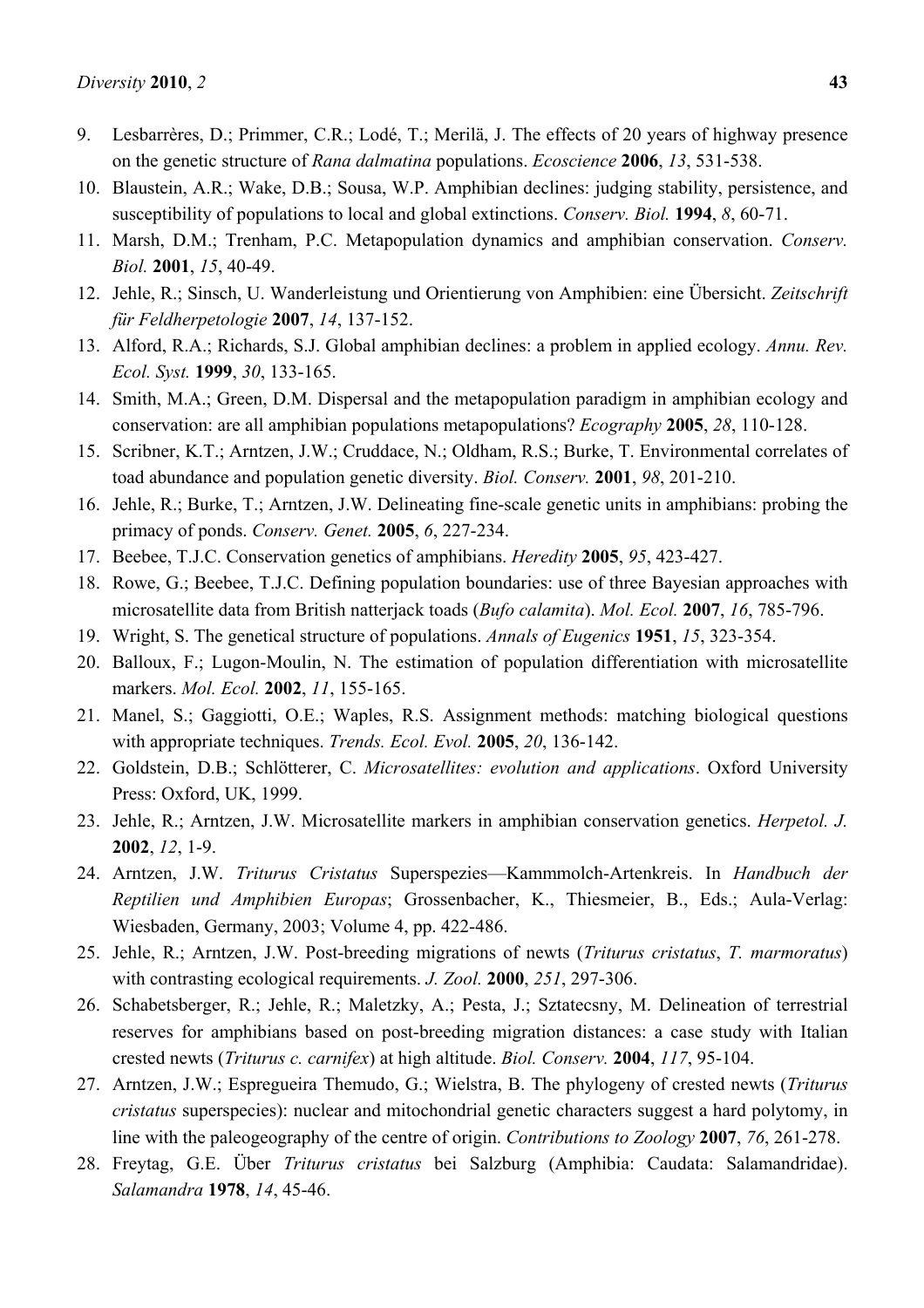- 29. Maletzky, A.; Mikulíček, P.; Franzen, M.; Goldschmid, A.; Gruber, H.-J.; Horak, A.; Kyek, M. Introgression and hybridization and introgression between two species of crested newts (*Triturus cristatus* and *T. carnifex*) along contact zones in Germany and Austria: morphological and molecular data. *Herpetol. J.* **2008**, *18*, 1-15.
- 30. Arntzen, J.W.; Kuzmin, S.; Jehle, R.; Beebee, T.J.C.; Tarkhnishvili, D.; Ishchenko, V.; Ananjeva, N.; Orlov, N.; Tuniyev, B.; Denoël, M.; Nyström, P.; Anthony, B.; Schmidt, B.; Ogrodowczyk, A. 2008. *Triturus cristatus*. In *IUCN Red List of Threatened Species*. IUCN 2009, Version 2009.2. Available online: www.iucnredlist.org (accessed on 14 December 2009).
- 31. Romano, A.; Arntzen, J.W.; Denoël, M.; Jehle, R.; Andreone, F.; Anthony, B.; Schmidt, B.; Babik, W.; Schabetsberger, R.; Vogrin, M.; Puky, M.; Lymberakis, P.; Crnobrnja-Isailovic, J.; Ajtic, R.; Corti C. 2008. *Triturus carnifex*. In *IUCN Red List of Threatened Species*. IUCN 2009, Version 2009.2; Available online: www.iucnredlist.org (accessed on 14 December 2009).
- 32. Maletzky, A.; Kyek, M.; Goldschmid, A. Monitoring status, habitat features and amphibian species richness of crested newt (*Triturus cristatus* superspecies) ponds at the edge of the species range (Salzburg, Austria). *Ann. Limnol. – Int. J. Lim.* **2007**, *43*, 107-115.
- 33. Kyek, M.; Maletzky, A. Atlas und Rote Liste der Amphibien und Reptilien Salzburgs. *Naturschutz-Beiträge* **2006**, *33*, 1-240.
- 34. Quantum GIS Development Team. 2009, GNU General Public License. Available online: http://qgis.osgeo.org (accessed on 14 December 2009).
- 35. Pidancier, N; Miquel, C; Miaud, C. Buccal swabs as non-destructive tissue sampling method for DNA analysis in amphibians. *Herpetol. J.* **2003**, *13*, 175-178.
- 36. Broquet, T.; Berset-Braendli, L.; Emaresi, G.; Fumagalli, L. Buccal swabs allow efficient and reliable microsatellite genotyping in amphibians. *Conserv. Genet.* **2007**, *8*, 509-511.
- 37. Krupa, A.P.; Jehle, R.; Dawson, D.; Gentle, L.A.; Gibbs, M.; Arntzen, J.W.; Burke, T. Microsatellite loci in the crested newt (*Triturus cristatus*), and their utility in other taxa. *Conserv. Genet.* **2001**, *3*, 87-89.
- 38. Weir, B.S.; Cockerham, C.C. Estimating F-statistics for the analysis of population structure. *Evolution* **1984**, *38*, 1358-1370.
- 39. Raymond, M.; Rousset, F. An exact test for population differentiation. *Evolution* **1995**, *49*, 1280-1283.
- 40. Hardy, O.J.; Vekemans, X. SPAGeDi: a versatile computer program to analyse spatial genetic structure at the individual or population levels. *Mol. Ecol. Notes* **2002**, *2*, 618-620.
- 41. Goudet, J. FSTAT (version 1.2): a computer program to calculate F-statistics. *J. Hered.* **1995**, *86*, 485-486.
- 42. Van Oosterhout, C.; Hutchinson, W.F.; Wills, D.P.M.; Shipley, P. MICRO-CHECKER: software for identifying and correcting genotyping errors in microsatellite data. *Mol. Ecol. Notes* **2004**, *4*, 535-538.
- 43. Wright, S. *Evolution and the genetics of populations. Volume 4—Variability within and among natural populations.* University of Chicago Press: Chicago, IL, USA, 1978.
- 44. Sokal, R.R.; Rohlf, F.J. *Biometry—The Principles and Practices of Statistics in Biological Research*; WH Freeman: New York, NY, USA, 1995.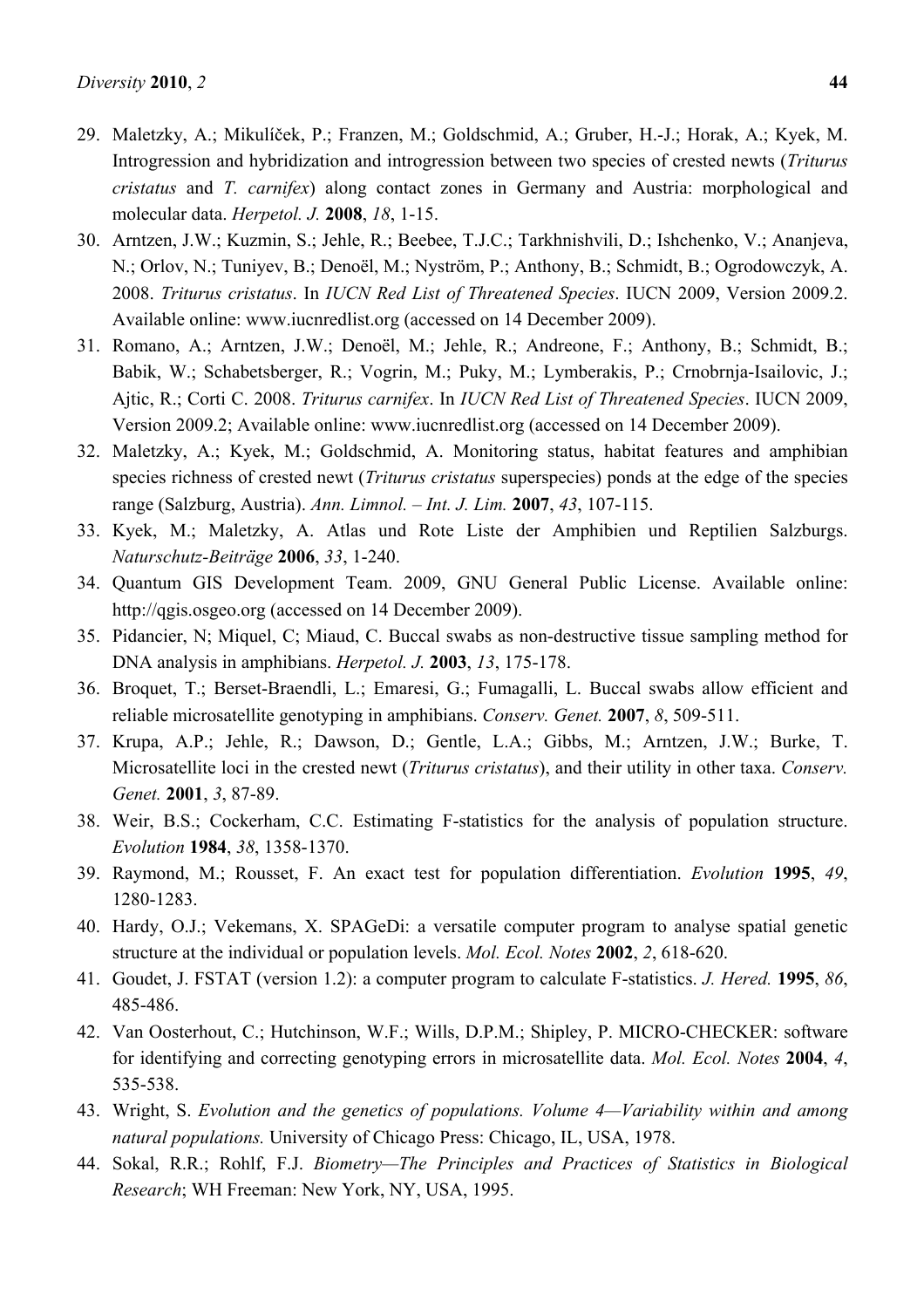- 45. Pritchard, J.K.; Stephens, M.; Donnelly, P. Inference of population structure using multilocus genotype data. *Genetics* **2000**, *155*, 945-959.
- 46. Falush, D.; Stephens, M.; Pritchard, J.K. Inference of population structure using multilocus genotype data: linked loci and correlated allele frequencies. *Genetics* **2003**, *164*, 1567-1587.
- 47. Evanno, G.; Regnault, S.; Goudet, J. Detecting the number of clusters of individuals using the software structure: a simulation study. *Mol. Ecol.* **2005**, *14*, 2611-2620.
- 48. Corander, J.; Waldmann, P.; Sillanpää, M.J. Bayesian analysis of genetic differentiation between populations. *Genetics* **2003**, *163*, 367-374.
- 49. Corander, J.; Marttinen, P.; Mäntyniemi, S. Bayesian identification of stock mixtures from molecular marker data. *Fish. Bull.* **2006**, *104*, 550-558.
- 50. Guillot, G.; Estoup, A.; Mortier, F.; Cosson, J.F. A spatial statistical model for landscape genetics. *Genetics* **2005**, *170*, 1261-1280.
- 51. Guillot, G.; Mortimer, F.; Estoup, A. Geneland: a computer program for landscape genetics. *Mol. Ecol. Notes* **2005**, *5*, 712-715.
- 52. R Development Core Team R: A language and environment for statistical computing. In: R Foundation for Statistical Computing, Vienna, Austria. Available online: http://www.R-project.org (accessed on 14 December 2009).
- 53. Coulon, A.; Guillot, G.; Cosson, J.-F.; Angibault, M.A.; Aulagnier, S.; Cargnelutti, B.; Galan, M.; Hewison, A.J.M. Genetic structure is influenced by landscape features: empirical evidence from a roe deer population. *Mol. Ecol.* **2006**, *15*, 1669-1679.
- 54. Toussaint, G.T. The relative neighborhood graph of a finite planar set. *Pattern Recogn.* **1980**, *12*, 261-268.
- 55. Kupfer, A. Wanderstrecken einzelner Kammmolche (*Triturus cristatus*) in einem Agrarlebensraum. *Zeitschrift für Feldherpetologie* **1998**, *5*, 238-242.
- 56. Miaud, C.; Joly, P.; Castanet, J. Variation in age structures in a subdivided population of *Triturus cristatus*. *Can. J. Zoolog.* **1993**, *71*, 1874-1879.
- 57. Mikulíček, P. Hybridization and genetic differentiation of the crested newts (triturus cristatus superspecies) in central europe—analysis of nuclear markers. PhD thesis, University of Prague, Czech Republic, 2005.
- 58. Jehle, R.; Arntzen, J.W.; Burke, T.; Krupa, A.P.; Hödl, W. The annual number of breeding adults and the effective population size of syntopic newts (*Triturus cristatus*, *T. marmoratus*). *Mol. Ecol.*  **2001**, *10*, 839-850.
- 59. Meyer, S.; Grosse, W.-R. Populationsgröße, Altersstruktur und genetische Diversität einer Metapopulation des Kammmolches (*Triturus cristatus*) in der Kulturlandschaft Sachsen-Anhalts. *Zeitschrift für Feldherpetologie* **2007**, *14*, 9-24.
- 60. Arens, P.; Bugter, R.; van´t Westende, W.; Zolliner, R.; Stronks, J.; Vos, C.C.; Smulders, M.J.M. Microsatellite variation and population structure of a recovering Tree frog (*Hyla arborea* L.) metapopulation. *Conserv. Genet.* **2006**, *7*, 825-834.
- 61. Garner, T.W.J.; Angelone, S.; Pearman, P.B. Genetic depletion in Swiss populations of Rana latastei: conservation implications. *Biol. Conserv.* **2003**, *114*, 371-376.